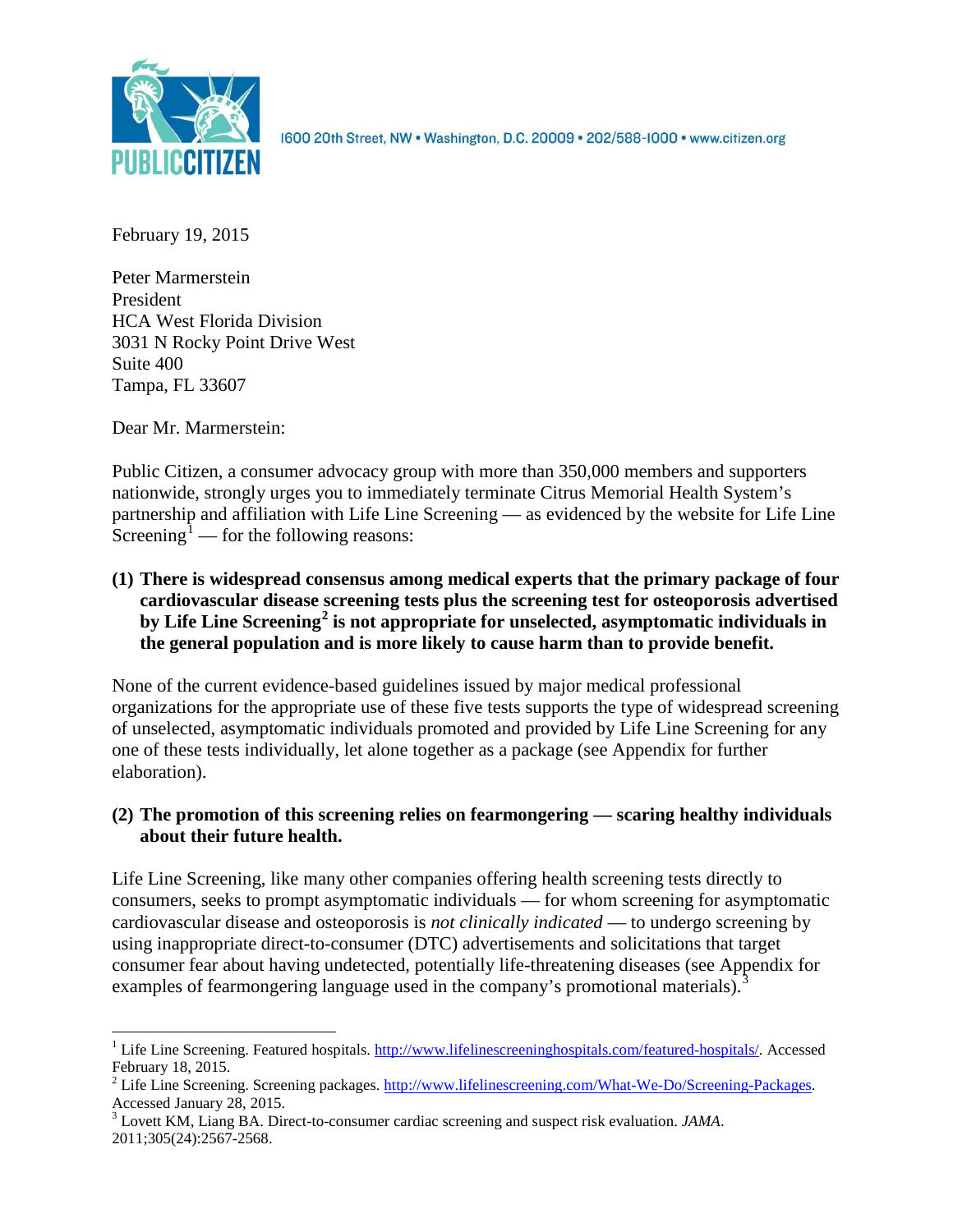# **(3) For many people, false-positive test results from this screening can lead to unfounded anxiety and additional unnecessary, risky, and costly diagnostic procedures and treatment interventions.**[4](#page-1-0),[5](#page-1-1)

Because this screening is performed broadly on *unselected, predominantly asymptomatic populations* (i.e., those not at significant risk), many people will have false**-**positive test results. False-positive results can cause unfounded anxiety and lead to additional diagnostic procedures and treatments, exposing screened individuals to additional risk of physical harm without providing offsetting benefits.

In addition to physical and psychological harms, false-positive results from medically inappropriate screening tests also cause financial harms to the people screened and to others. Unnecessary costs are borne *directly* by the screened patients/consumers for the initial screening and for some of the unnecessary follow-up testing and treatment interventions. Additionally, *indirect* cost to the broader insured population results from insurance companies passing on the costs of superfluous follow-up testing and treatment via increased premiums.

# **(4) Screening unselected, asymptomatic people will lead to** *overdiagnosis***, which occurs when individuals are diagnosed with conditions that will never cause symptoms or death.**

Some individuals undergoing inappropriate screening will have certain true-positive abnormal results, leading to the diagnosis of conditions that will never cause symptoms or death, a problem known as overdiagnosis.<sup>[6](#page-1-2)</sup> As with false-positive test results, overdiagnosis leads to unnecessary anxiety and unnecessary medical interventions. For example, imaging tests, such as the ultrasound cardiovascular disease screening tests offered by Life Line Screening, can detect abnormalities that for many people are minor and not destined to ever progress enough to cause symptoms or death; these people cannot benefit from treatment. In fact, they can only be harmed. When healthy people are systematically encouraged to get screened, overdiagnosis and the problems caused by it are made worse.<sup>[7](#page-1-3)</sup>

# **(5) The promotion and provision of this screening is** *unethical***.**

First, it is exploitative for Life Line Screening to profit from the promotion of medically nonbeneficial testing through the use of misleading advertisements and solicitations that play on people's fear. Second, this screening violates the ethical principles of beneficence (the duty to promote good and act in the best interest of the patient and the health of society) and nonmaleficence (the duty to do no harm to patients).<sup>[8](#page-1-4),[9](#page-1-5)</sup> Finally, direct-to-consumer promotional

<span id="page-1-4"></span>2012;157(10):747-748.

<span id="page-1-5"></span><span id="page-1-0"></span><sup>4</sup> Lovett KM, Liang BA. Direct-to-consumer cardiac screening and suspect risk evaluation. *JAMA*.

<span id="page-1-1"></span><sup>2011;305(24):2567-2568.</sup> <sup>5</sup> Perry S. Buyer beware on 'direct-to-consumer' health screenings. March 21, 2012. *MinnPost.*  [http://www.minnpost.com/second-opinion/2012/03/buyer-beware-direct-consumer-health-screenings.](http://www.minnpost.com/second-opinion/2012/03/buyer-beware-direct-consumer-health-screenings) Accessed January 14, 2015.

<span id="page-1-2"></span><sup>6</sup> Welch HG, Schwartz LM, Woloshin S. *Overdiagnosed: Making People Sick in the Pursuit of Health*. 1st ed. Boston, MA: Beacon Press; 2011: at *xiv*.<br><sup>7</sup> *Ibid*. Page 44.<br><sup>8</sup> Wallace EA, Schumann JH, Weinberger SE. Ethics of commercial screening tests. *Ann Intern Med*.

<span id="page-1-3"></span>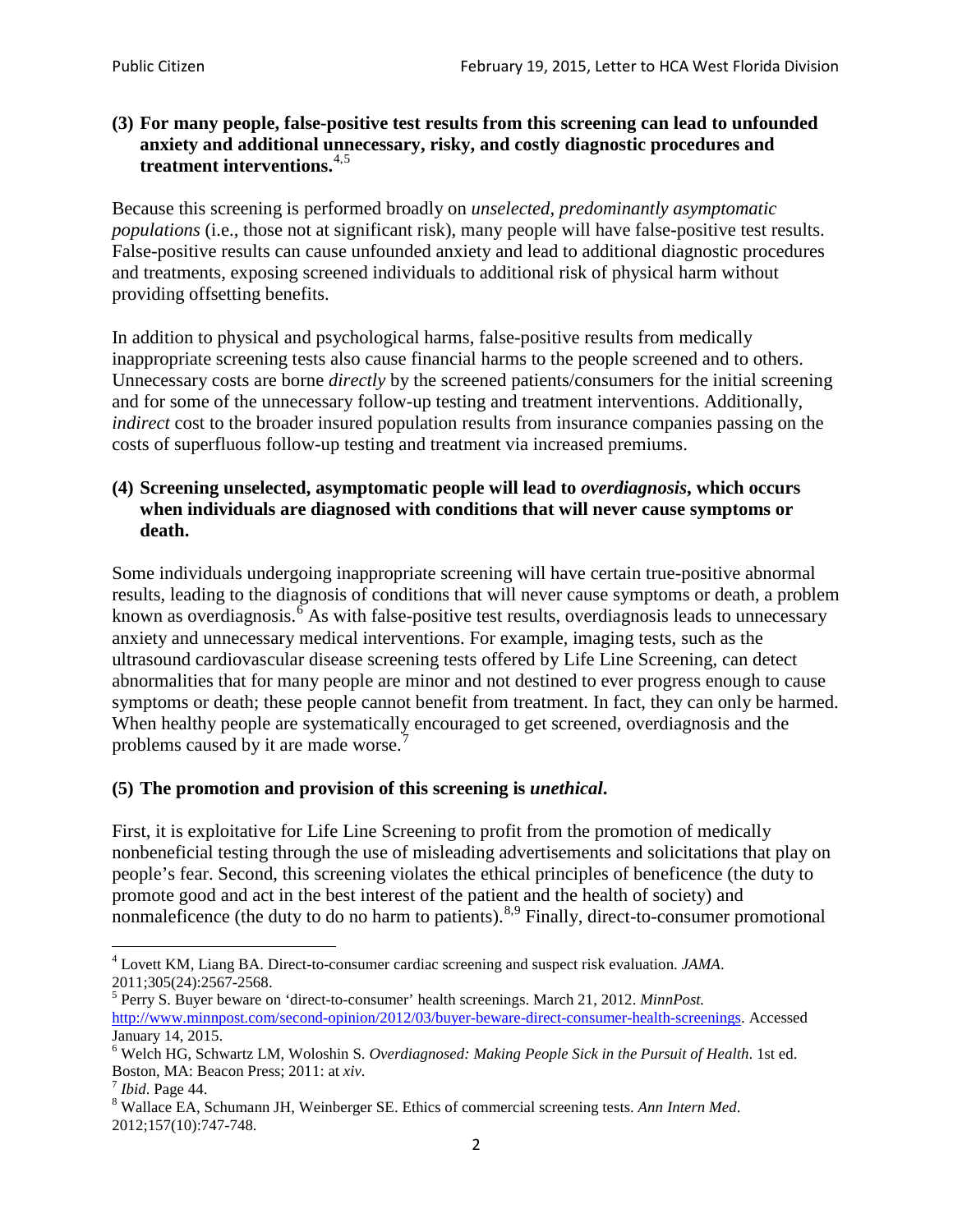materials for screening tests that fail to disclose published guidelines on recommended indications for these tests, as well as the risks of harm, violate the ethical principle of respect for persons and patient autonomy (the duty to protect and foster a patient's free, uncoerced choices). $\frac{10,11}{10,11}$  $\frac{10,11}{10,11}$  $\frac{10,11}{10,11}$  $\frac{10,11}{10,11}$ 

For these reasons, Citrus Memorial Health System's partnership with Life Line Screening does a great disservice to the community that it serves and adversely impacts public health more broadly. It is therefore imperative that you direct Citrus Memorial Health System to sever its relationship with Life Line Screening and refrain from endorsing the company's heavily promoted, nonselective, community**-**wide cardiovascular disease and osteoporosis screening programs.

Of note, many institutions like yours responded positively to similar requests from Public Citizen. In particular, on June 19, 2014, we wrote letters to 20 hospitals and medical institutions that had partnered with HealthFair, another company that inappropriately promotes similar direct-to-consumer cardiovascular disease screening tests, urging them to immediately sever their relationship with the company. [12](#page-2-2) Fifteen of the 20 institutions have informed either us or representatives of the news media that they have terminated or will be terminating their relationships with HealthFair. Public Citizen applauded these actions.

On August 11, 2014, the *Journal of the American Medical Association* published a Viewpoint article critical of hospital relationships with DTC disease screening companies.<sup>13</sup> The article co-authored by Erik Wallace, M.D., Associate Dean for the Colorado Springs Branch of the University of Colorado School of Medicine; John Schumann, M.D., Interim President, University of Oklahoma-Tulsa; and Steven Weinberger, M.D., Executive Vice President and Chief Executive Officer of the American College of Physicians, the pre**-**eminent national organization of internists — concluded as follows:

If the primary goal of hospitals and DTC screening companies is to improve the health of the populations they serve, then both entities should provide clear and convincing evidence of net benefit with the tests and treatments they offer. Given the controversy over the values and ethics of DTC screening companies and the services they offer, hospitals should clearly and publicly explain their relationships with DTC screening companies, given the lack of evidence to support mass vascular screenings. Hospitals also should justify such relationships transparently or, as Public Citizen suggests, sever such relationships.

<sup>&</sup>lt;sup>9</sup> Snyder L, American College of Physicians Ethics, Professionalism, and Human Rights Committee. American College of Physicians ethics manual. Sixth edition. Ann Intern Med. 2012;156(1):73-104.

<span id="page-2-0"></span><sup>&</sup>lt;sup>10</sup> Wallace EA, Schumann JH, Weinberger SE. Ethics of commercial screening tests. *Ann Intern Med*. 2012;157(10):747-748.

<span id="page-2-1"></span> $11$  Snyder L, American College of Physicians Ethics, Professionalism, and Human Rights Committee. American College of Physicians ethics manual: Sixth edition. *Ann Intern Med*. 2012;156(1):73-104.<br><sup>12</sup> Public Citizen. Letters to twenty hospitals and medical institutions asking them to end their partnerships with

<span id="page-2-2"></span>HealthFair. [http://www.citizen.org/hrg2206.](http://www.citizen.org/hrg2206) Accessed October 2, 2014.

<span id="page-2-3"></span><sup>13</sup> Wallace EA, Schumann JH, Weinberger SE. Hospital relationships with direct-to-consumer screening companies. *JAMA*. 2014;312(9):891-892. Published online August 11, 2014. doi:10.1001/jama.2014.9500.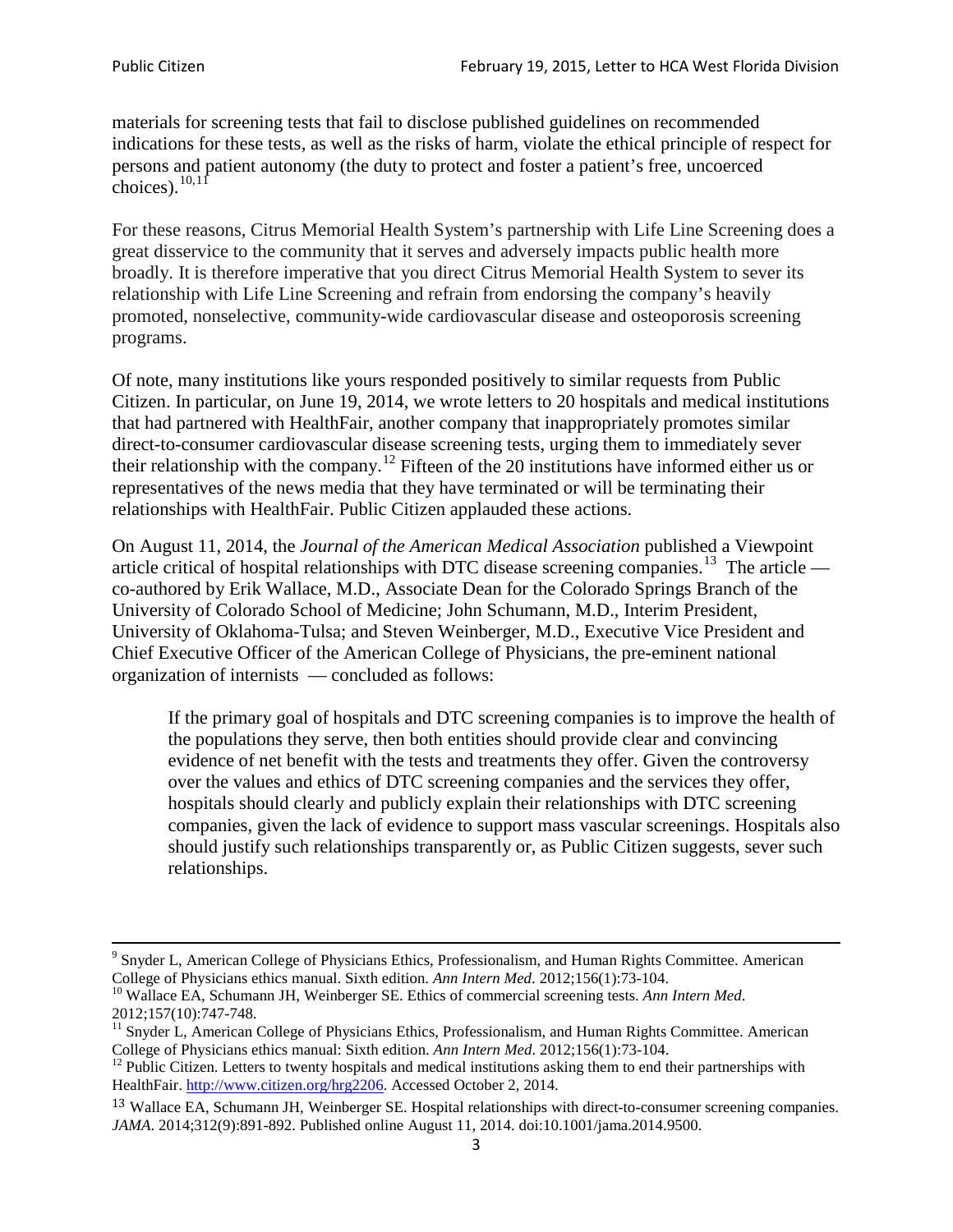Finally, we would also like to call to your attention the fact that on January 22, 2015, Public Citizen requested that the Federal Trade Commission investigate the advertising and promotional activities of Life Line Screening. There is evidence that the company's advertising and promotional materials contain numerous statements that may be deceptive within the meaning of the Federal Trade Commission Act. These materials make unsubstantiated medical-benefit efficacy claims about Life Line Screening's primary cardiovascular disease and osteoporosis screening package, and they omit information material to consumers regarding the risks of adverse health-related outcomes and financial harms that may result from the screening.

Thank you for your prompt attention to this important patient safety and public health issue. Please contact us when Citrus Memorial Health System ends its relationship with Life Line Screening.

Sincerely,

Vikram Krishnasamy, M.D., M.P.H. Researcher Public Citizen's Health Research Group

Michael Carome, M.D. **Director** Public Citizen's Health Research Group

Sidney M. Wolfe, M.D. Founder and Senior Adviser Public Citizen's Health Research Group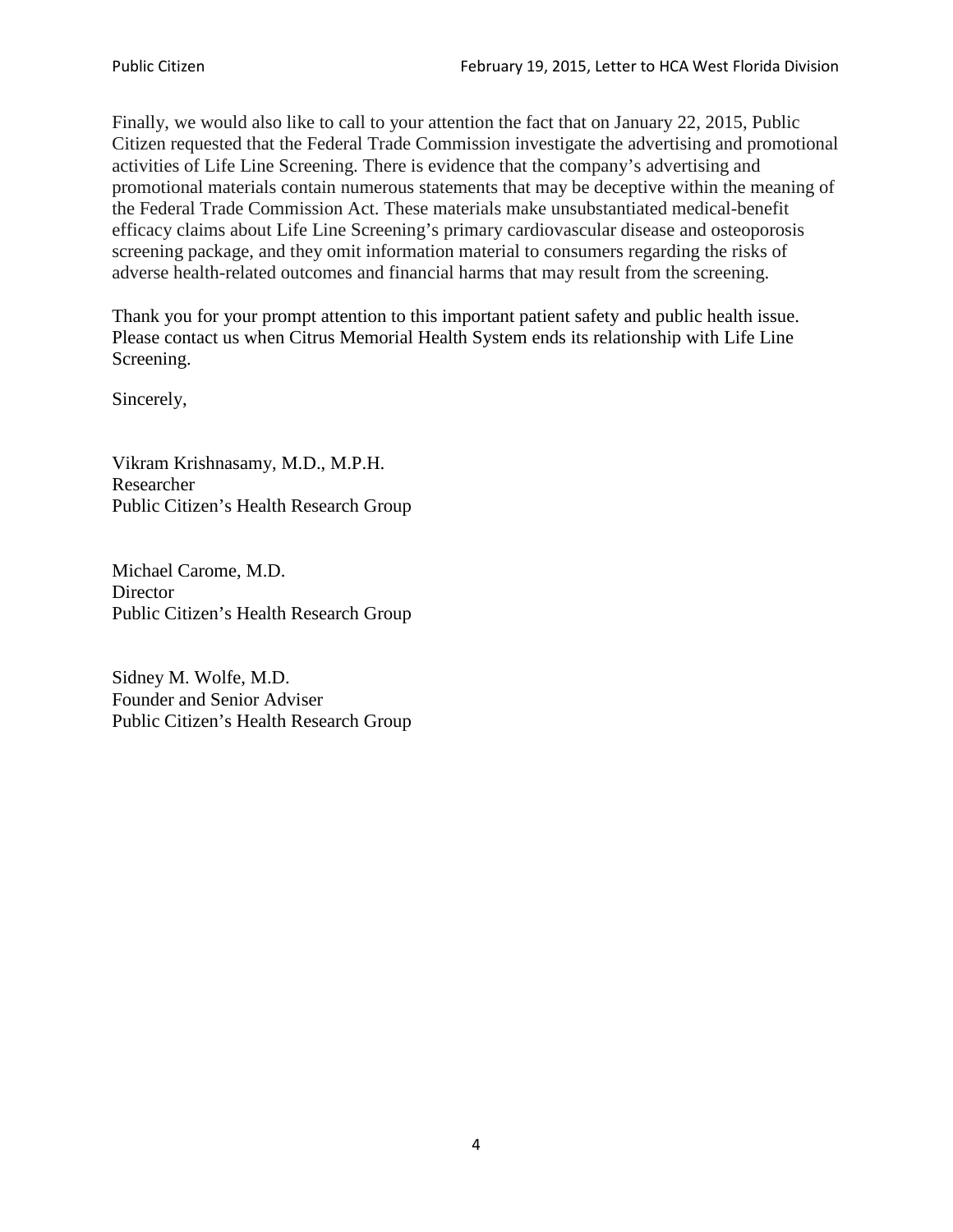# **Appendix**

# **Assessment of Cardiovascular Disease and Osteoporosis Screening Tests Offered by Life Line Screening**

Life Line Screening heavily promotes directly to consumers a package of four cardiovascular disease screening tests plus an osteoporosis risk assessment test.<sup>[14](#page-4-0),[15](#page-4-1)</sup> The four cardiovascular disease screening tests in the package are an electrocardiogram to screen for atrial fibrillation, a carotid artery ultrasound, an abdominal aortic aneurysm ultrasound, and a peripheral arterial disease test. The osteoporosis risk assessment test is an ultrasound of the heel bone to measure bone mass density.

Promotional materials describing these screening tests on the Life Line Screening website and in direct-to-consumer print solicitations mailed directly to people's homes misleadingly note the following:

Since our inception in 1993, we have screened nearly eight million people, and currently screen nearly one million people each year at over 16,000 screening events nationwide. Through this experience, we often identify serious health issues and **have helped save thousands of lives**. [16](#page-4-2) [Emphasis added]

"These screenings have **proven to be safe and accurate** in detecting your risks of stroke and vascular disease – so you and your doctor can do something about it before it's too late."<sup>[17](#page-4-3)</sup> [Emphasis added]

The Life Line Screening promotional materials recommend that adults over age 50 undergo these five screening tests annually:<sup>[18](#page-4-4),[19,](#page-4-5)[20,](#page-4-6)[21](#page-4-7),[22](#page-4-8)</sup>

Q. Who needs to be screened?

A. The answer is anyone over 50 who wants to be proactive about his or her health. …

<span id="page-4-0"></span><sup>&</sup>lt;sup>14</sup> Life Line Screening. Screening packages. [http://www.lifelinescreening.com/What-We-Do/Screening-Packages.](http://www.lifelinescreening.com/What-We-Do/Screening-Packages) AccessedJanuary 9, 2015.

<span id="page-4-1"></span><sup>&</sup>lt;sup>15</sup> Undated letter from Kevin DeWeese, Director of Clinical Operations, Life Line Screening, to a consumer.

Received November 2014.<br><sup>16</sup> Life Line Screening. Who we are. http://www.lifelinescreening.com/Who-We-Are. Accessed January 9, 2015.

<span id="page-4-3"></span><span id="page-4-2"></span><sup>&</sup>lt;sup>17</sup> Undated letter from Kevin DeWeese, Director of Clinical Operations, Life Line Screening, to a consumer. Received November 2014.

<span id="page-4-4"></span><sup>&</sup>lt;sup>18</sup> Life Line Screening. Atrial fibrillation screening. [http://www.lifelinescreening.com/What-We-Do/What-We-](http://www.lifelinescreening.com/What-We-Do/What-We-Screen-For/Atrial-Fibrillation)[Screen-For/Atrial-Fibrillation.](http://www.lifelinescreening.com/What-We-Do/What-We-Screen-For/Atrial-Fibrillation) Accessed January 9, 2015.

<span id="page-4-5"></span><sup>&</sup>lt;sup>19</sup> Life Line Screening. Carotid artery disease screening. [http://www.lifelinescreening.com/What-We-Do/What-We-](http://www.lifelinescreening.com/What-We-Do/What-We-Screen-For/Carotid-Artery-Disease)

<span id="page-4-6"></span>[Screen-For/Carotid-Artery-Disease.](http://www.lifelinescreening.com/What-We-Do/What-We-Screen-For/Carotid-Artery-Disease) Accessed January 9, 2015.<br><sup>20</sup> Life Line Screening. Abdominal aortic aneurysm screening.. http://www.lifelinescreening.com/What-We-<br>Do/What-We-Screen-For/Abdominal-Aortic-Aneurysms. Acces

<span id="page-4-7"></span> $\frac{1}{21}$  Life Line Screening. Peripheral arterial disease screening. [http://www.lifelinescreening.com/What-We-Do/What-](http://www.lifelinescreening.com/What-We-Do/What-We-Screen-For/Peripheral-Arterial-Disease)

<span id="page-4-8"></span>[We-Screen-For/Peripheral-Arterial-Disease.](http://www.lifelinescreening.com/What-We-Do/What-We-Screen-For/Peripheral-Arterial-Disease) Accessed January 9, 2015.<br><sup>22</sup> Life Line Screening. Osteoporosis screening/bone density test. [http://www.lifelinescreening.com/What-We-](http://www.lifelinescreening.com/What-We-Do/What-We-Screen-For/Osteoporosis)[Do/What-We-Screen-For/Osteoporosis.](http://www.lifelinescreening.com/What-We-Do/What-We-Screen-For/Osteoporosis) Accessed January 9, 2015.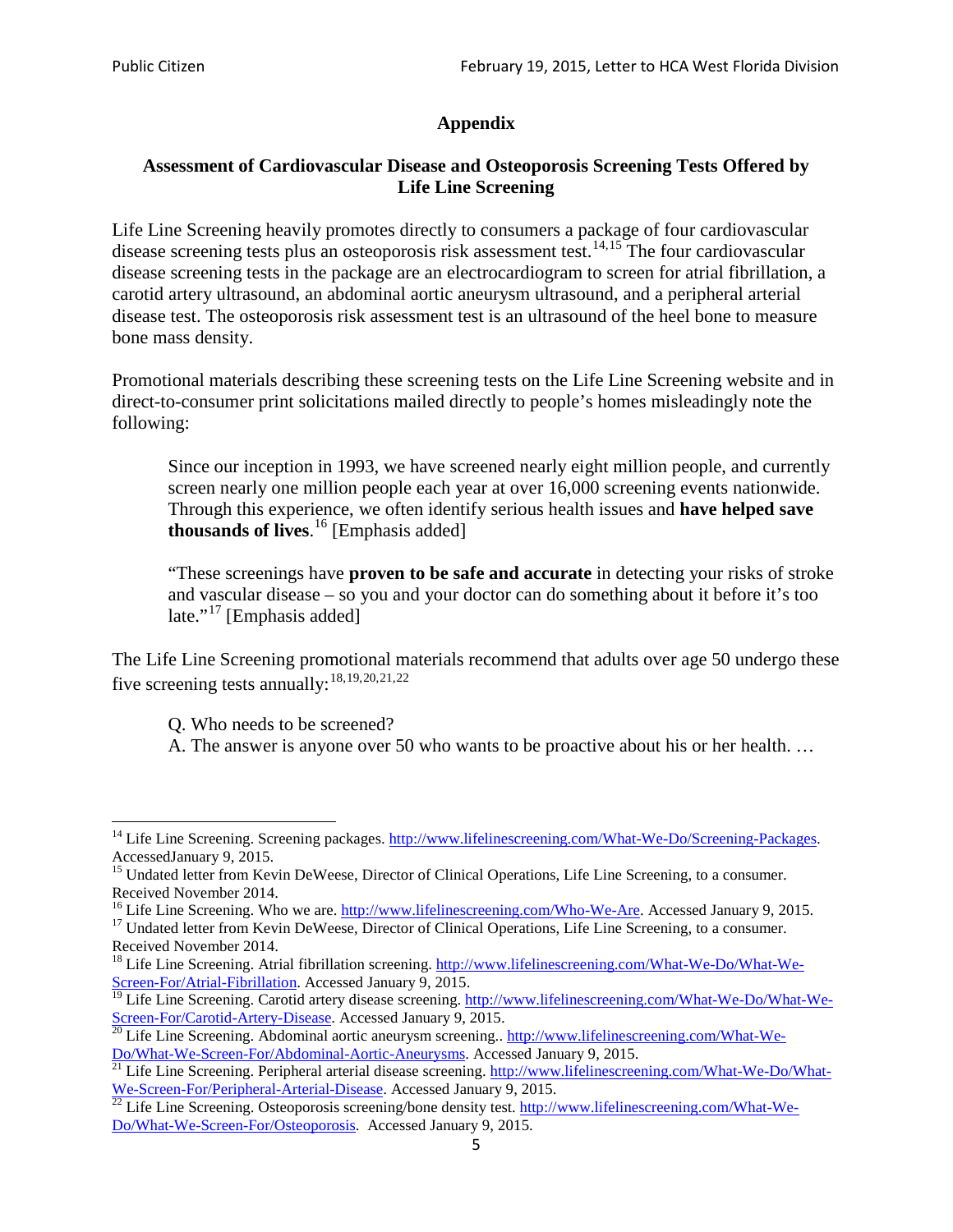However if you have a family history of stroke or heart disease, or if you have high risk factors such as being overweight, high cholesterol, smoking, or lack exercise you may wish to be screened, even if you are in your  $40^\circ$ s.<sup>[23](#page-5-0)</sup>

Life Line Screening's primary package is offered at a price of \$149, purportedly providing consumers a "savings of \$181."<sup>[24](#page-5-1)</sup>

Life Line Screening seeks to prompt asymptomatic individuals for whom screening for asymptomatic cardiovascular disease and osteoporosis is *not clinically indicated* to undergo screening by using inappropriate direct-to-consumer advertisements and solicitations that target consumer fear about having undetected, potentially life-threatening diseases.<sup>[25](#page-5-2)</sup> Examples of such statements found on Life Line Screening's website and print solicitation materials include the following:

- Website: "The absence of risk factors does **not** guarantee that a person will not die from a heart attack. In fact, 1 in 3 people who develop a myocardial infarction (MI) will not have any of the conventional risk factors, which include smoking, unhealthy diet, obesity, physical inactivity, high blood pressure, diabetes and raised lipids."[26](#page-5-3) [Emphasis in original]
- Website: "Similarly, **80% – 85% of strokes occur without warning in asymptomatic patients**, so they can only be significantly reduced by finding and treating the disease before it happens."<sup>[27](#page-5-4)</sup> [Emphasis added]
- Website: "Abdominal aortic aneurysms pose a threat because **they are usually silent until a medical emergency occurs**."[28](#page-5-5) [Emphasis added]
- Website: "**Aneurysms are a health risk because they can burst or rupture. A ruptured aneurysm can cause severe internal bleeding, which can lead to shock or even death.**"<sup>[29](#page-5-6)</sup> [Emphasis in original]
- Website: "Your carotid arteries are the two large blood vessels in your neck that supply blood to your brain. When these arteries become clogged with cholesterol, they become

<span id="page-5-0"></span><sup>&</sup>lt;sup>23</sup> Life Line Screening. Questions  $\&$  answers about Life Line Screening. Enclosure to undated letter from Kevin DeWeese, Director of Clinical Operations, Life Line Screening, to a consumer. Received November 2014.

<span id="page-5-1"></span><sup>&</sup>lt;sup>24</sup> Undated letter from Kevin DeWeese, Director of Clinical Operations, Life Line Screening, to a consumer. Received November 2014.

<span id="page-5-2"></span><sup>25</sup> Lovett KM, Liang BA. Direct-to-consumer cardiac screening and suspect risk evaluation. *JAMA*.  $2011;305(24):2567-2568$ .<br><sup>26</sup> Life Line Screening. The benefits of ultrasound screening in key cardiovascular disease areas.

<span id="page-5-3"></span>[http://www.lifelinescreeningresearch.com/the-benefits-of-ultrasound-screening/.](http://www.lifelinescreeningresearch.com/the-benefits-of-ultrasound-screening/) Accessed January 9, 2015.<br><sup>28</sup> Life Line Screening. Abdominal aortic aneurysm screening. http://www.lifelinescreening.com/What-We-<sup>28</sup>

<span id="page-5-5"></span><span id="page-5-4"></span>[Do/What-We-Screen-For/Abdominal-Aortic-Aneurysms.](http://www.lifelinescreening.com/What-We-Do/What-We-Screen-For/Abdominal-Aortic-Aneurysms) Accessed January 9, 2015. <sup>29</sup> Life Line Screening. Abdominal aortic aneurysm (AAA).

<span id="page-5-6"></span>[http://www.lifelinescreening.com/~/media/Files/US/pdfs/FactSheetAAAupdated.ashx.](http://www.lifelinescreening.com/~/media/Files/US/pdfs/FactSheetAAAupdated.ashx) Accessed January 9, 2015.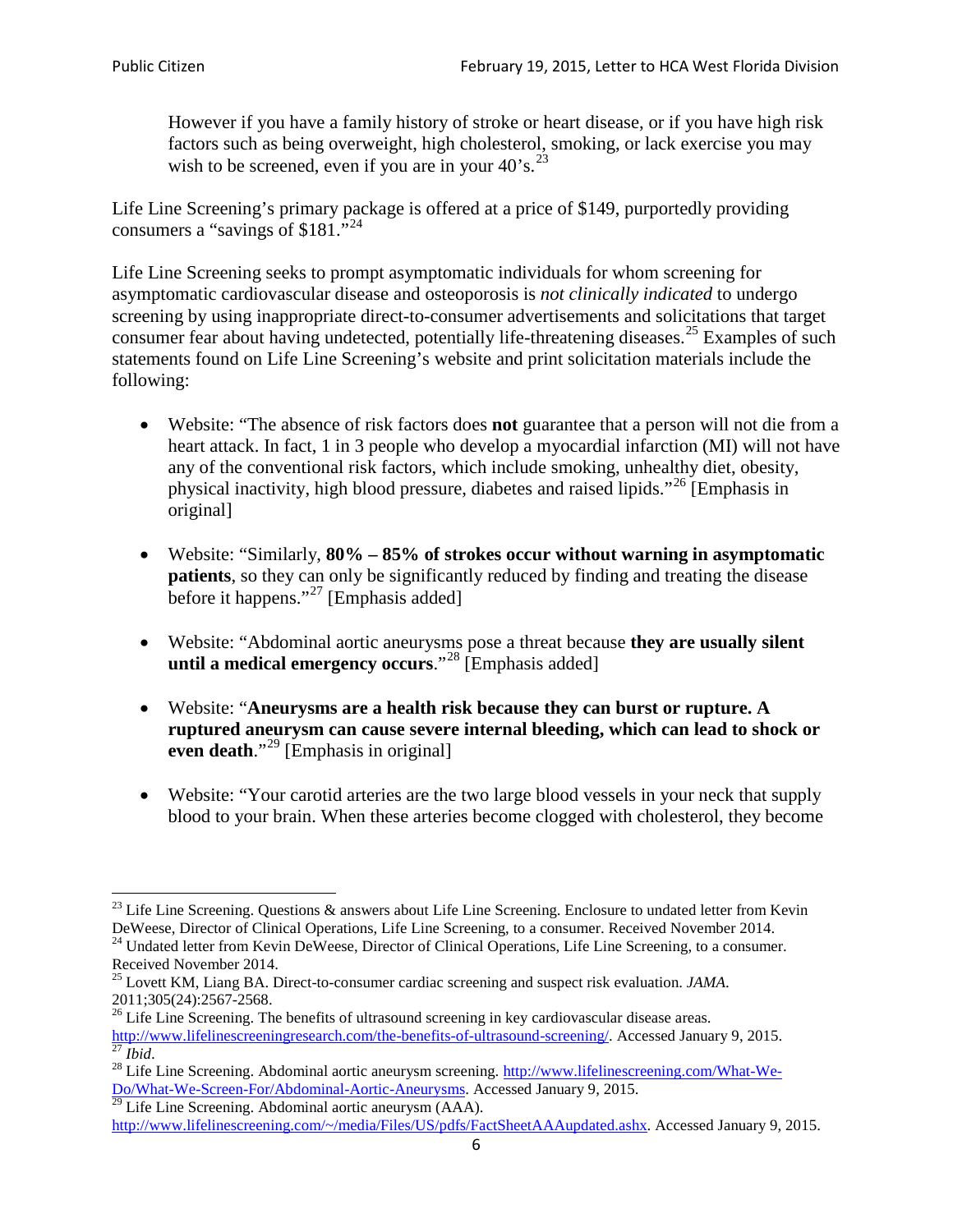**dangerously narrow**. **If a blood clot occurs in the carotid arteries, then blood cannot reach your brain and a stroke can result**. "<sup>[30](#page-6-0)</sup> [Emphasis added]

- Website: "A ruptured aortic aneurysm can cause massive internal bleeding and requires prompt emergency treatment to prevent death. **It is estimated that 80% of people with a ruptured aneurysm will die, and that many of these will die before being able to reach a hospital.**"<sup>[31](#page-6-1)</sup> [Emphasis added]
- Website: "As we age, bones begin to break down faster than new bone can be formed. Osteoporosis removes minerals from bones until they become so weak and brittle that they fracture very easily. Actions such as bending to pick up a newspaper, lifting a vacuum, or even coughing can cause a fracture. **Some fractures, such as hip fractures, may require hospitalization or major surgery, and may result in disability or even**  death."<sup>[32](#page-6-2)</sup> [Emphasis added]
- Direct-to-consumer letter: "These screenings have proven to be safe and accurate in detecting **your risks of stroke and vascular disease** – so you and your doctor **can do something about it before it's too late**."<sup>[33](#page-6-3)</sup> [Emphasis added]
- Direct-to-consumer letter: "The lifetime risk of stroke for middle-aged men and women is 1 in 5 for women and 1 in 6 for men, and **it takes a terrible toll on families**."[34](#page-6-4) [Emphasis added]
- Direct-to-consumer letter: "Life Line Screening has conducted nearly 8 million screenings, and customers sometimes tell us they feel the **screenings saved their lives**."[35](#page-6-5) [Emphasis added]
- Direct-to-consumer letter:  $36$  "What's inside your arteries?" [Emphasis in original]

As discussed below, a review of current evidence-based guidelines and relevant scientific literature fails to provide support for use of these five tests — individually or together as a package — for widespread screening of asymptomatic individuals in the general adult population over age 50 on a one-time basis, let alone annually. For many individuals, the risks of harm outweigh the benefits of the testing. Moreover, since the tests are not clinically indicated for most people being screened, and since many people will undergo additional unnecessary testing, these screenings are resulting in financial harm to many individuals.

<span id="page-6-0"></span><sup>&</sup>lt;sup>30</sup> Life Line Screening. Carotid artery disease screening. [http://www.lifelinescreening.com/What-We-Do/What-We-](http://www.lifelinescreening.com/What-We-Do/What-We-Screen-For/Carotid-Artery-Disease)[Screen-For/Carotid-Artery-Disease.](http://www.lifelinescreening.com/What-We-Do/What-We-Screen-For/Carotid-Artery-Disease) Accessed January 9, 2015.<br><sup>31</sup> *Ibid.* 32 Life Line Screening. Osteoporosis screening/bone density test. [http://www.lifelinescreening.com/What-We-](http://www.lifelinescreening.com/What-We-Do/What-We-Screen-For/Osteoporosis)

<span id="page-6-2"></span><span id="page-6-1"></span>[Do/What-We-Screen-For/Osteoporosis.](http://www.lifelinescreening.com/What-We-Do/What-We-Screen-For/Osteoporosis) Accessed January 9, 2015. <sup>33</sup> Undated letter from Kevin DeWeese, Director of Clinical Operations, Life Line Screening, to a consumer.

<span id="page-6-3"></span>Received November 2014.<br><sup>34</sup> Ibid.

<span id="page-6-4"></span>

<span id="page-6-5"></span><sup>34</sup> *Ibid*. 35 *Ibid*. 36 *Ibid*.

<span id="page-6-6"></span>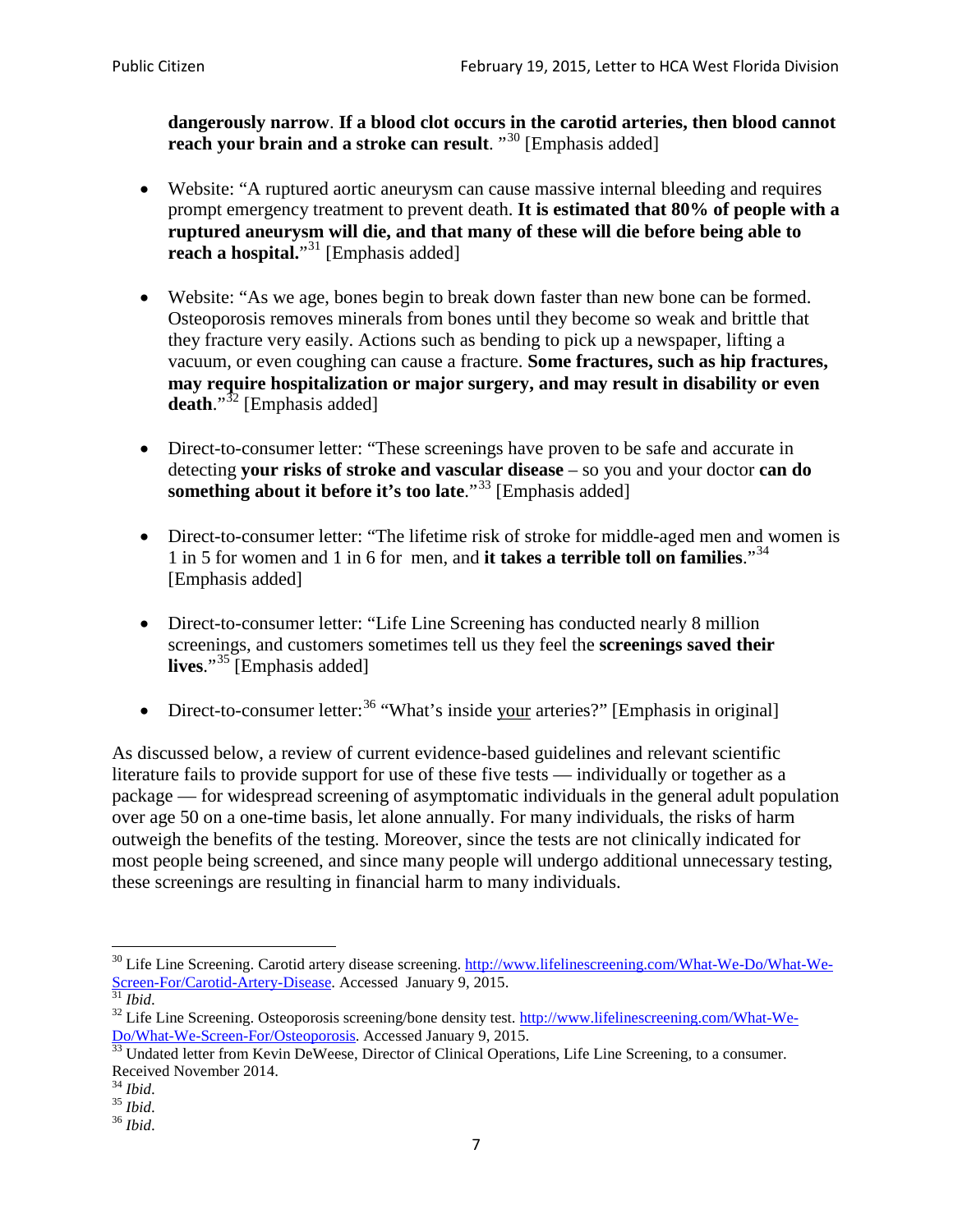Although the following screening tests sound appealing, each one either: (a) clinically benefits only appropriately selected high-risk groups of patients (rather than *all* adults over age 50); or (b) has not been scientifically proven to provide any clinically meaningful benefit to anyone. Widespread and indiscriminate use of these tests is likely to be harmful to large numbers of individuals in the general, asymptomatic population by yielding a significant number of falsepositive test results, leading to subsequent unnecessary diagnostic procedures and treatments, associated adverse effects of those procedures and treatments, and unwarranted anxiety in tested individuals. In addition, some individuals undergoing inappropriate screening will have truepositive abnormal results, but the abnormalities found will never cause symptoms or death, leading to overdiagnosis.

# **A. Atrial fibrillation screening with electrocardiogram (ECG):**

The Life Line Screening online promotional materials state:<sup>[37](#page-7-0)</sup>

Atrial Fibrillation is the most common type of heart arrhythmia (abnormal heartbeat). It occurs when the heart's upper chambers (the atria) beat irregularly or quiver. Without an effective heartbeat blood isn't pumped completely out of the atria, causing blood to pool and possibly clot. A clot can travel to other parts of the body, including the brain, where it may result in stroke.

Screening for Atrial Fibrillation

• A non-invasive procedure used to detect irregular heartbeat (a major risk factor for stroke), an Atrial Fibrillation screening is performed by attaching [ECG] electrodes above your wrists and ankles.

Who should have an atrial fibrillation screening?

• Anyone with risk factors for stroke, atrial fibrillation or carotid artery disease

How often should I get an atrial fibrillation screening?

• Annually

<span id="page-7-1"></span>However, we are not aware of any major medical professional organization that endorses widespread screening of asymptomatic patients younger than age 65 for atrial fibrillation. In addition, atrial fibrillation can be detected in most patients who have the condition simply by checking for an irregularly irregular pulse during a physical exam.

In 2011, the American Heart Association (AHA) and the American Stroke Association (ASA) jointly issued updated evidence-based guidelines for the primary prevention of stroke.<sup>[38](#page-7-1)</sup> The

<span id="page-7-0"></span><sup>&</sup>lt;sup>37</sup> Life Line Screening. Atrial fibrillation screening. [http://www.lifelinescreening.com/What-We-Do/What-We-](http://www.lifelinescreening.com/What-We-Do/What-We-Screen-For/Atrial-Fibrillation)[Screen-For/Atrial-Fibrillation.](http://www.lifelinescreening.com/What-We-Do/What-We-Screen-For/Atrial-Fibrillation) Accessed January 9, 2015.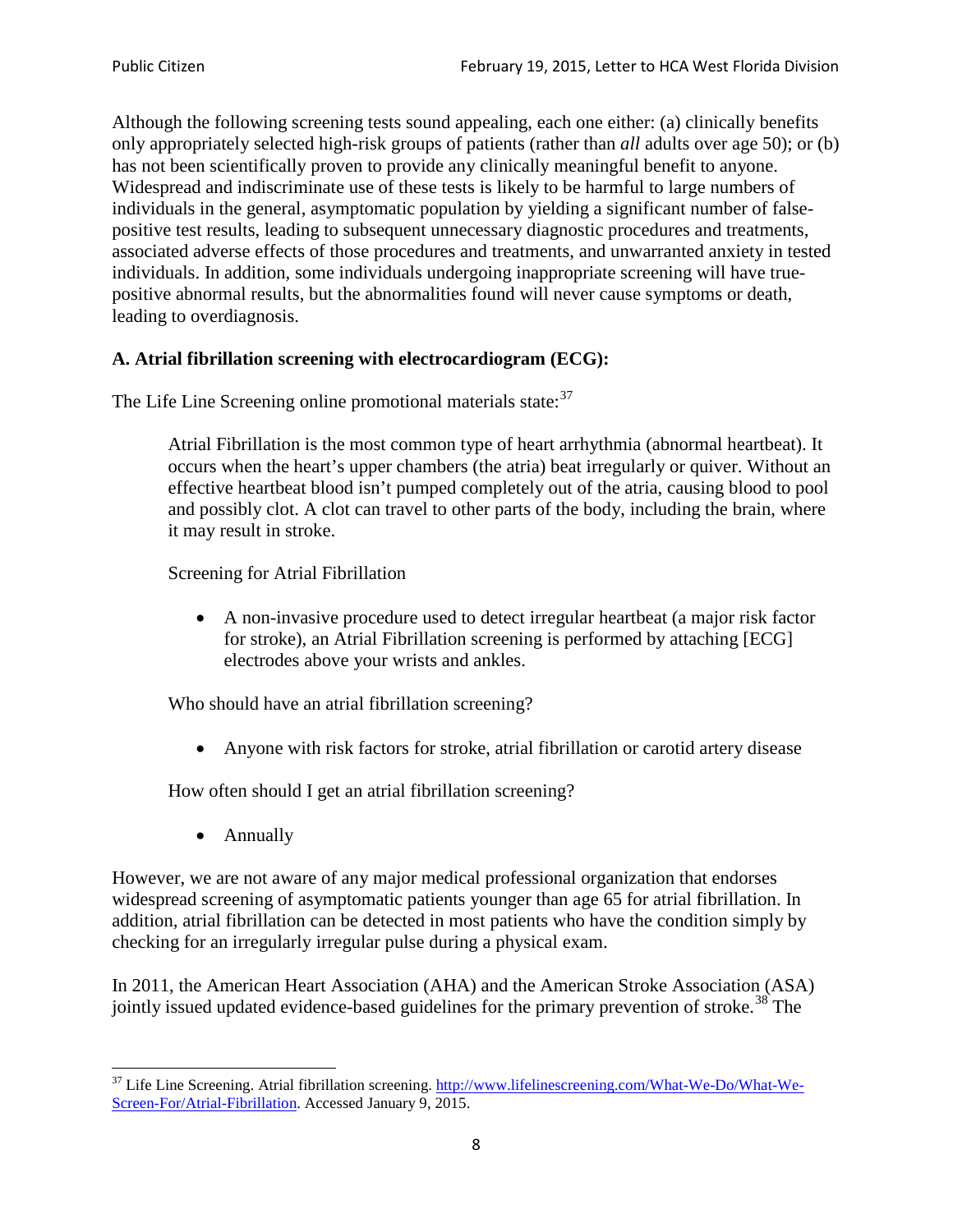American Academy of Neurology (AAN) affirmed the value of these guidelines. The 2011 AHA/ASA guidelines provided the following recommendation regarding screening for atrial fibrillation:

Active screening for atrial fibrillation in patients >65 years of age in primary care settings using pulse taking followed by an ECG as indicated can be useful.

In 2014, the AHA and the ASA issued updated evidence-based guidelines for the primary prevention of stroke.<sup>[39](#page-8-0)</sup> The AAN again affirmed the value of the updated guidelines, and the American Association of Neurological Surgeons, the Congress of Neurological Surgeons and the Preventive Cardiovascular Nurses Association endorsed them. The update provided the following recommendation regarding screening for atrial fibrillation:

Active screening for AF in the primary care setting in patients >65 years of age by pulse assessment followed by ECG as indicated can be useful.

In 2010 and 2012, the European Society of Cardiology issued evidence-based guidelines that similarly recommended that patients ages 65 and older be screened for atrial fibrillation by their primary health care providers by checking the pulse, followed by an ECG in case of irregularity. $40,41$  $40,41$ 

# **B. Stroke/Carotid Artery Ultrasound:**

The Life Line Screening online promotional materials state:<sup>[42](#page-8-3)</sup>

Your carotid arteries are the two large blood vessels in your neck that supply blood to your brain. When these arteries become clogged with cholesterol, they become dangerously narrow. If a blood clot occurs in the carotid arteries, then blood cannot reach your brain and a stroke can result. …

<sup>&</sup>lt;sup>38</sup> Goldstein LB, Bushnell CD, Adams RJ, et al. Guidelines for the primary prevention of stroke: A guideline for healthcare professionals from the American Heart Association/American Stroke Association. *Stroke*.

<sup>2011;42(2):517-584.</sup> [see page 1 for title, authors, ANA affirmation; see page 21 for recommendation]

<span id="page-8-0"></span> $\frac{2011,42(2)(317,601)}{39}$  Meschia JF, Bushnell C, Goden-Albala B, et al. Guidelines for the primary prevention of stroke: A statement for healthcare professionals from the American Heart Association/American Stroke Association. *Stroke*.

<sup>2014;45(12):3754-3832.</sup> [see page 1 for title, authors, ANA affirmation and other endorsements; see page 24 for recommendation]

<span id="page-8-1"></span><sup>40</sup> Camm AJ, Kirchhof P, Lip GYH, et al. Guidelines for the management of atrial fibrillation: The Task Force for the Management of Atrial Fibrillation of the European Society of Cardiology (ESC). *Eur Heart J*. 2010;31:2369- 2429. [See page 50]

<span id="page-8-2"></span><sup>41</sup> Camm AJ, Lip GYH, De Caterina R, et al. 2012 focused update of the ESC Guidelines for the management of atrial fibrillation: An update of the 2010 ESC Guidelines for the management of atrial fibrillation. *Eur Heart J*.

<span id="page-8-3"></span><sup>2012;33(21):2719-2747. [</sup>See page 2723]<br><sup>42</sup> Life Line Screening. Carotid artery disease screening. [http://www.lifelinescreening.com/What-We-Do/What-We-](http://www.lifelinescreening.com/What-We-Do/What-We-Screen-For/Carotid-Artery-Disease)[Screen-For/Carotid-Artery-Disease.](http://www.lifelinescreening.com/What-We-Do/What-We-Screen-For/Carotid-Artery-Disease) Accessed January 9, 2015.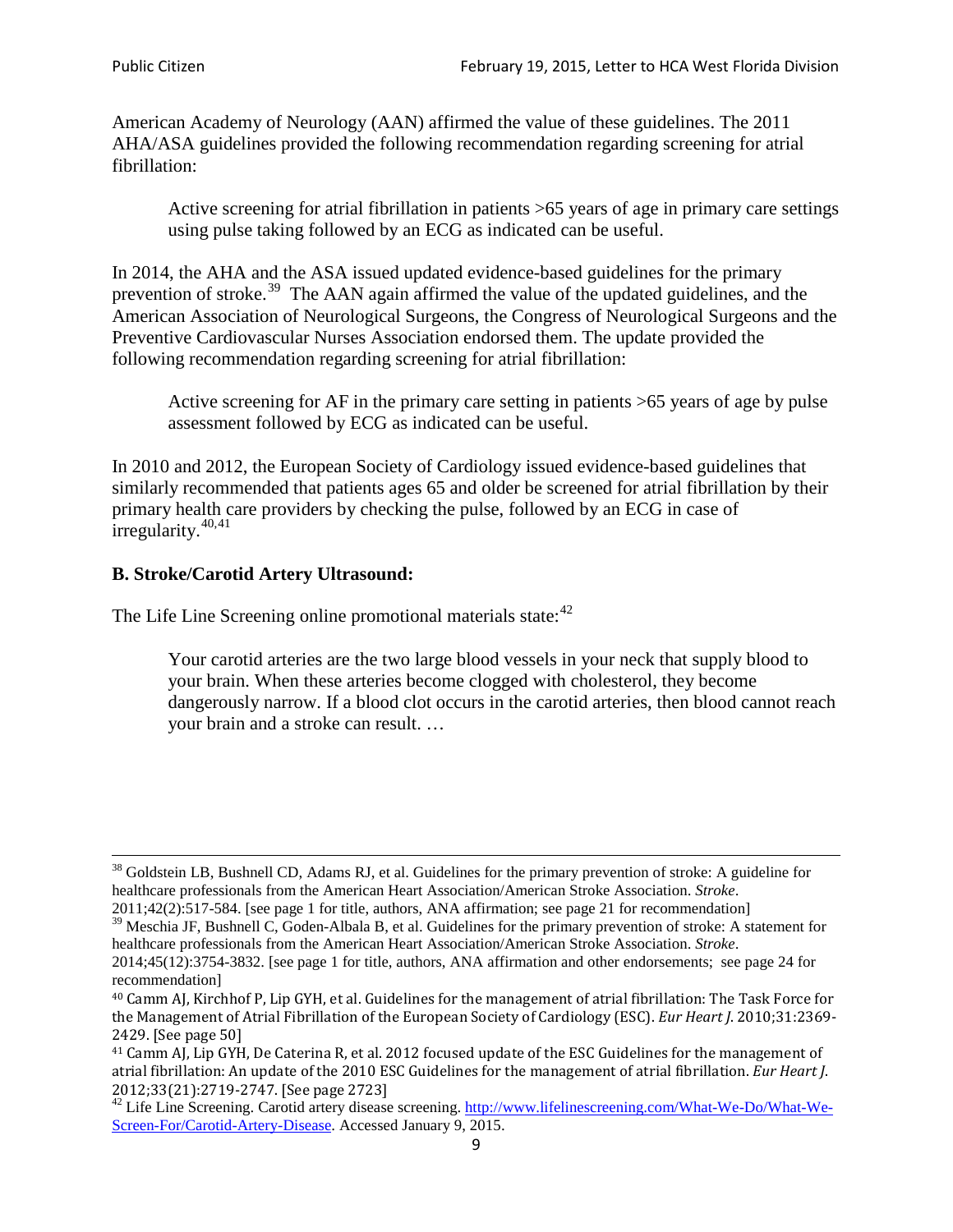Carotid Artery Disease (Plaque) Screening

• Simple, painless and non-invasive, this screening uses cutting-edge Doppler color flow ultrasound technology to create images of the carotid arteries while also measuring blood flow through them.

Who should have a carotid artery screening?

- Anyone over age 50
- Anyone over age 40 with risk factors

How often should I get a carotid artery screening?

• Annually

However, several major medical professional organizations affirmatively recommend *against* indiscriminate screening with carotid artery ultrasounds in low-risk, asymptomatic individuals, and we are not aware of any major medical professional organization that endorses such screening.

Good evidence indicates that although stroke is a leading cause of death and disability in the United States, a relatively small proportion of all disabling, unheralded strokes are due to carotid artery disease. Studies also suggest that only about 1 percent of the general population older than 65 has severe carotid artery stenosis (60 to 90 percent narrowing).<sup>[43](#page-9-0)</sup> Carotid artery stenosis is more prevalent in older adults, smokers, those with hypertension and those with heart disease; unfortunately, research has not found any single risk factor or clinically useful risk stratification tool that can reliably and accurately distinguish people who have clinically important carotid artery stenosis from those who do not.<sup>[44](#page-9-1)</sup>

In 2006, the AHA and the ASA issued a series of evidence-based guidelines for the primary prevention of stroke.[45](#page-9-2) The value of the guidelines was affirmed by the AAN. Although the guidelines did not include a specific recommendation about screening the general population for asymptomatic carotid stenosis, they did state the following:

Although highly selected patients may benefit, screening of general populations for asymptomatic carotid stenosis is unlikely to be cost-effective. The cost-effectiveness of even a one-time screening approach would be highly dependent on the ability to identify a group of persons with a high pretest likelihood of having high-grade asymptomatic disease, the availability of a screening test with a very high sensitivity and specificity when used on a side-scale basis, and very low perioperative complication rates.

<span id="page-9-0"></span> $^{43}$  U.S. Preventive Services Task Force. Screening for carotid artery stenosis: U.S. Preventive Services Task Force recommendation statement. Ann Intern Med. 2007;147(12):854-859.

<span id="page-9-2"></span>

<span id="page-9-1"></span><sup>&</sup>lt;sup>44</sup> *Ibid*. <sup>45</sup> Goldstein LB, Adams R, Alberts MJ, et al. Primary prevention of ischemic stroke: A guideline from the American <sup>45</sup> Goldstein LB, Adams R, Alberts MJ, et al. Primary prevention of ischemic stroke: A guide Heart Association/American Stroke Association Stroke Council. *Stroke*. 2006;37(6):1583-633.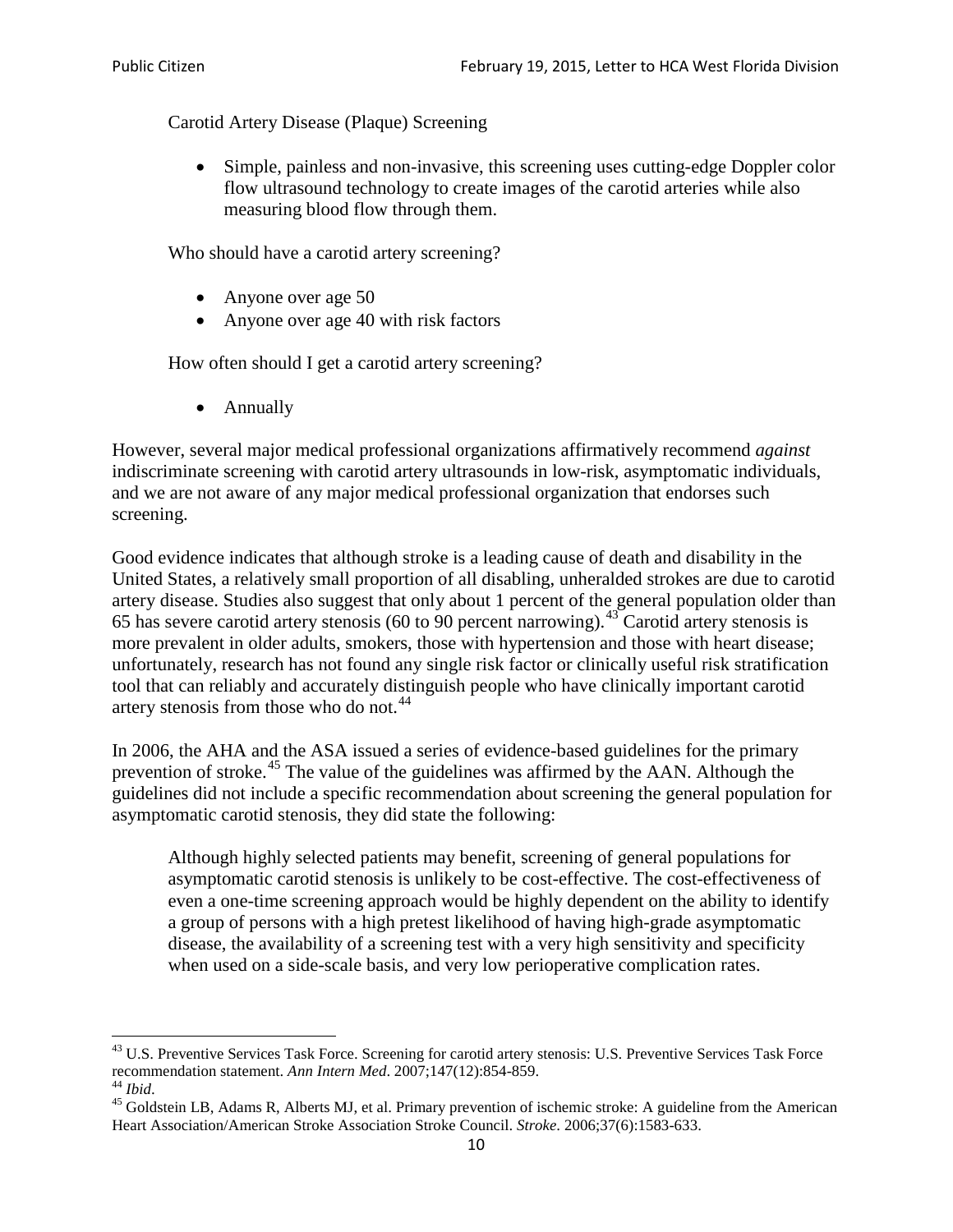These conditions for cost-effective screening are not met for carotid artery ultrasound screening of asymptomatic individuals in the general population, as discussed below.

In 2011, the AHA and the ASA issued updated guidelines for the primary prevention of stroke, the value of which was again affirmed by the  $AAN<sup>46</sup>$  $AAN<sup>46</sup>$  $AAN<sup>46</sup>$ . The updated guidelines stated the following:

Population screening for asymptomatic carotid artery stenosis is not recommended.

In 2014, the AHA and the ASA issued updated guidelines for the primary prevention of stroke.<sup>47</sup> The AAN again affirmed the value of the updated guidelines, and the American Association of Neurological Surgeons, the Congress of Neurological Surgeons, and the Preventive Cardiovascular Nurses Association endorsed them. The updated guidelines stated the following:

Screening low-risk populations for asymptomatic carotid artery stenosis is not recommended.

In 2007, the U.S. Preventive Services Task Force (USPSTF) issued an evidence-based grade D recommendation *against* screening for asymptomatic carotid artery stenosis in the general population.[48](#page-10-2) In making this a grade D recommendation, the USPSTF concluded with moderate certainty that for individuals with asymptomatic carotid artery stenosis, the benefits of screening do not outweigh the harms. It noted, in particular, the following:

#### **Importance**

Good evidence indicates that although stroke is a leading cause of death and disability in the United States, a relatively small proportion of all disabling, unheralded strokes is due to [carotid artery stenosis].

#### **Detection**

The most feasible screening test for severe [carotid artery stenosis] (for example, 60% to 99% stenosis) is duplex ultrasonography. Good evidence indicates that this test has moderate sensitivity and specificity and yields many false-positive results. A positive result on duplex ultrasonography is often confirmed by digital subtraction angiography, which is more accurate but can cause serious adverse events. Noninvasive confirmatory tests, such as magnetic resonance angiography, involve some inaccuracy. Given these facts, some people with false-positive test results may receive unnecessary invasive carotid endarterectomy surgery.

<span id="page-10-0"></span><sup>&</sup>lt;sup>46</sup> Goldstein LB, Bushnell CD, Adams RJ, et al. Guidelines for the primary prevention of stroke: A guideline for healthcare professionals from the American Heart Association/American Stroke Association. *Stroke*.<br>2011;42(2):517-584. [see page 1 for title, authors, ANA affirmation; see page 25 for recommendation]

<span id="page-10-1"></span><sup>&</sup>lt;sup>47</sup> Meschia JF, Bushnell C, Goden-Albala B, et al. Guidelines for the primary prevention of stroke: A statement for healthcare professionals from the American Heart Association/American Stroke Association. *Stroke*. 2014;45(12):3754-3832. [see page 1 for title, authors, ANA affirmation and other endorsements; see page 30 for

recommendation]

<span id="page-10-2"></span><sup>&</sup>lt;sup>48</sup> U.S. Preventive Services Task Force. Screening for carotid artery stenosis: U.S. Preventive Services Task Force recommendation statement. *Ann Intern Med*. 2007;147(12):854-9.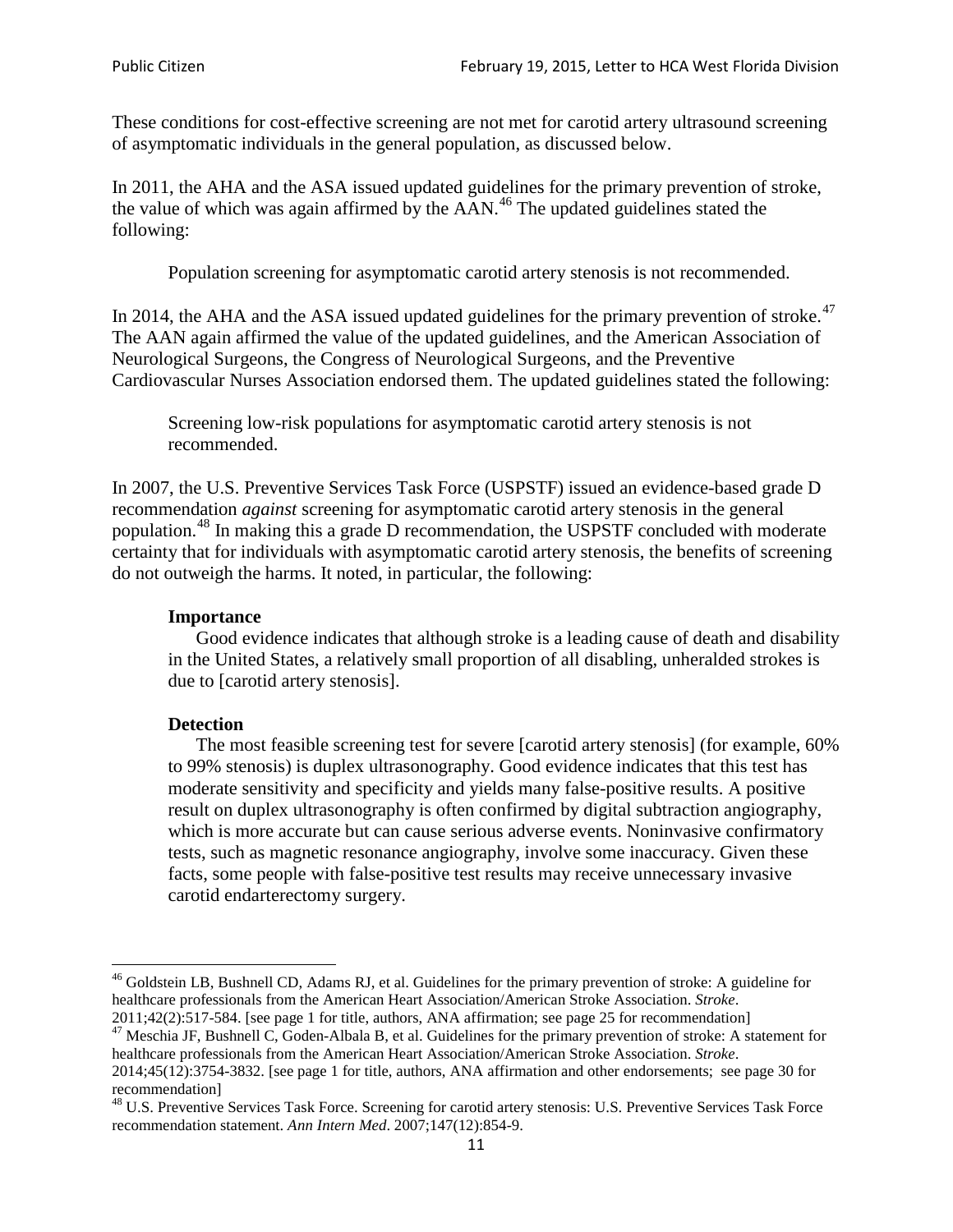## **Benefits of Detection and Early Intervention**

Good evidence indicates that in selected, high-risk trial participants with asymptomatic severe [carotid artery stenosis], carotid endarterectomy by selected surgeons reduces the 5-year absolute incidence of all strokes or perioperative death by approximately 5%. These benefits would be less among asymptomatic people in the general population. For the general primary care population, the benefits are judged to be no greater than small.

## **Harms of Detection and Early Intervention**

Good evidence indicates that both the testing strategy and the treatment with carotid endarterectomy can cause harms. A testing strategy that includes angiography will itself cause some strokes. A testing strategy that does not include angiography will cause some strokes by leading to carotid endarterectomy in people who do not have severe [carotid artery stenosis]. In excellent centers, carotid endarterectomy is associated with a 30-day stroke or mortality rate of about 3%; some areas have higher rates. These harms are judged to be no less than small.

In July 2014, the USPSTF issued an updated recommendation against screening for asymptomatic carotid artery stenosis in the general population.<sup>[49](#page-11-0)</sup> In reaffirming its prior recommendation, the USPSTF concluded with moderate certainty that the harms of screening for asymptomatic carotid artery stenosis outweigh the benefits. The USPSTF presented the following updated rationale: $50$ 

### **Importance**

Stroke is a leading cause of death and disability in the United States. Although asymptomatic carotid artery stenosis is a risk factor for stroke, it causes a relatively small proportion of strokes.

#### **Detection**

The most feasible screening test for carotid artery stenosis (defined as 60% to 99% stenosis) is ultrasonography. Although adequate evidence indicates that this test has high sensitivity and specificity, in practice, ultrasonography yields many false-positive results in the general population, which has a low prevalence of carotid artery stenosis (approximately 0.5% to 1%). There are no externally validated, reliable tools that can determine who is at increased risk for carotid artery stenosis or for stroke when carotid artery stenosis is present. Adequate evidence indicates that the accuracy of screening by auscultation of the neck is poor.

## **Benefits of Detection and Early Intervention**

There is no direct evidence on the benefits of screening for carotid artery stenosis. Adequate evidence indicates that in selected trial participants with asymptomatic carotid artery stenosis, carotid endarterectomy (CEA) performed by selected surgeons reduces the absolute incidence of all strokes or perioperative death by approximately 3.5%

<span id="page-11-0"></span><sup>&</sup>lt;sup>49</sup> LeFevre on behalf of the U.S. Preventive Services Task Force. Screening for asymptomatic carotid artery stenosis: U.S. Preventive Services Task Force Recommendation Statement. *Ann Intern Med*. Published online July 8, 2014. doi:10.7326/M14-1333. <sup>50</sup> *Ibid*.

<span id="page-11-1"></span>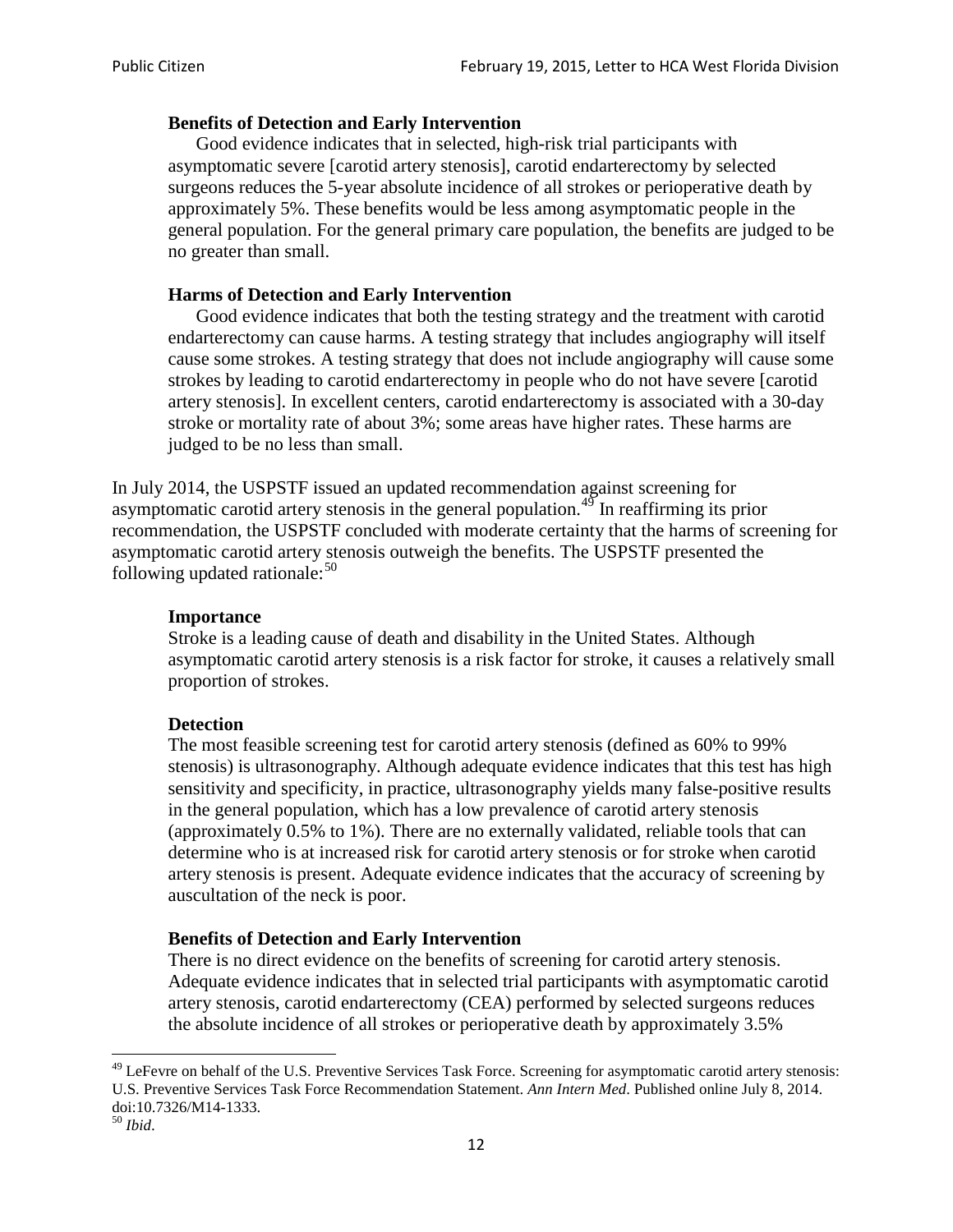compared with (outdated) medical management. However, this difference is probably smaller with current optimal medical management. The magnitude of these benefits would be smaller in asymptomatic persons in the general population. For the general primary care population, the magnitude of benefit is small to none. There is no evidence that identification of asymptomatic carotid artery stenosis leads to any benefit from adding or increasing medication doses (beyond current standard medical therapy for cardiovascular disease prevention).

### **Harms of Detection and Early Intervention**

Adequate evidence indicates that both the testing strategy for carotid artery stenosis and treatment with CEA can cause harms. Although screening with ultrasonography has few direct harms, all screening strategies, including those with or without confirmatory tests (that is, digital subtraction or magnetic resonance angiography), have imperfect sensitivity and specificity and could lead to unnecessary interventions and result in serious harms. In selected centers similar to those in the trials, CEA is associated with a 30-day stroke or mortality rate of approximately 2.4%; reported rates are as high as approximately 5% in low-volume centers and 6% in certain states. Myocardial infarctions are reported in 0.8% to 2.2% of patients after CEA. The 30-day stroke or mortality rate after carotid angioplasty and stenting (CAAS) is approximately 3.1% to 3.8%. The overall magnitude of harms of screening and subsequent treatment of asymptomatic carotid artery stenosis is small to moderate depending on patient population, surgeon, center volume, and geographic location.

In 2007, the American Society of Neuroimaging, with co-sponsorship by the Society of Vascular and Interventional Neurology, issued evidence-based recommendations on the screening of asymptomatic carotid artery disease in the general population and selected subsets of patients.<sup>[51](#page-12-0)</sup> These societies issued a grade E recommendation *against* screening for carotid artery stenosis in the general population or in a selected population based on age, gender or any other variable alone. The criteria for a grade E recommendation were that the prevalence of disease may be high or low but detection and treatment is documented to have no benefit, or prevalence of disease is low. They also issued a grade A recommendation that screening of selective subpopulations of adults age 65 or older with at least three cardiovascular risk factors (hypertension, coronary artery disease, current cigarette smoking or hyperlipidemia) needs to be considered. The criteria of a grade A recommendation were that the prevalence of disease is high and detection and treatment is of documented benefit.

In 2011, the Society for Vascular Surgery issued a position statement recommending ultrasound screening of carotid arteries only for high-risk individuals age 55 or older, taking into account cardiovascular risk factors, such as a history of hypertension, diabetes mellitus, smoking,

<span id="page-12-0"></span><sup>&</sup>lt;sup>51</sup> Qureshi AI, Alexandrov AV, Tegeler CH, et al. Guidelines for screening of extracranial carotid artery disease: a statement for healthcare professionals from the multidisciplinary practice guidelines committee of the American Society of Neuroimaging; cosponsored by the Society of Vascular and Interventional Neurology. *J Neuroimaging*. 2007;17(1):19-47.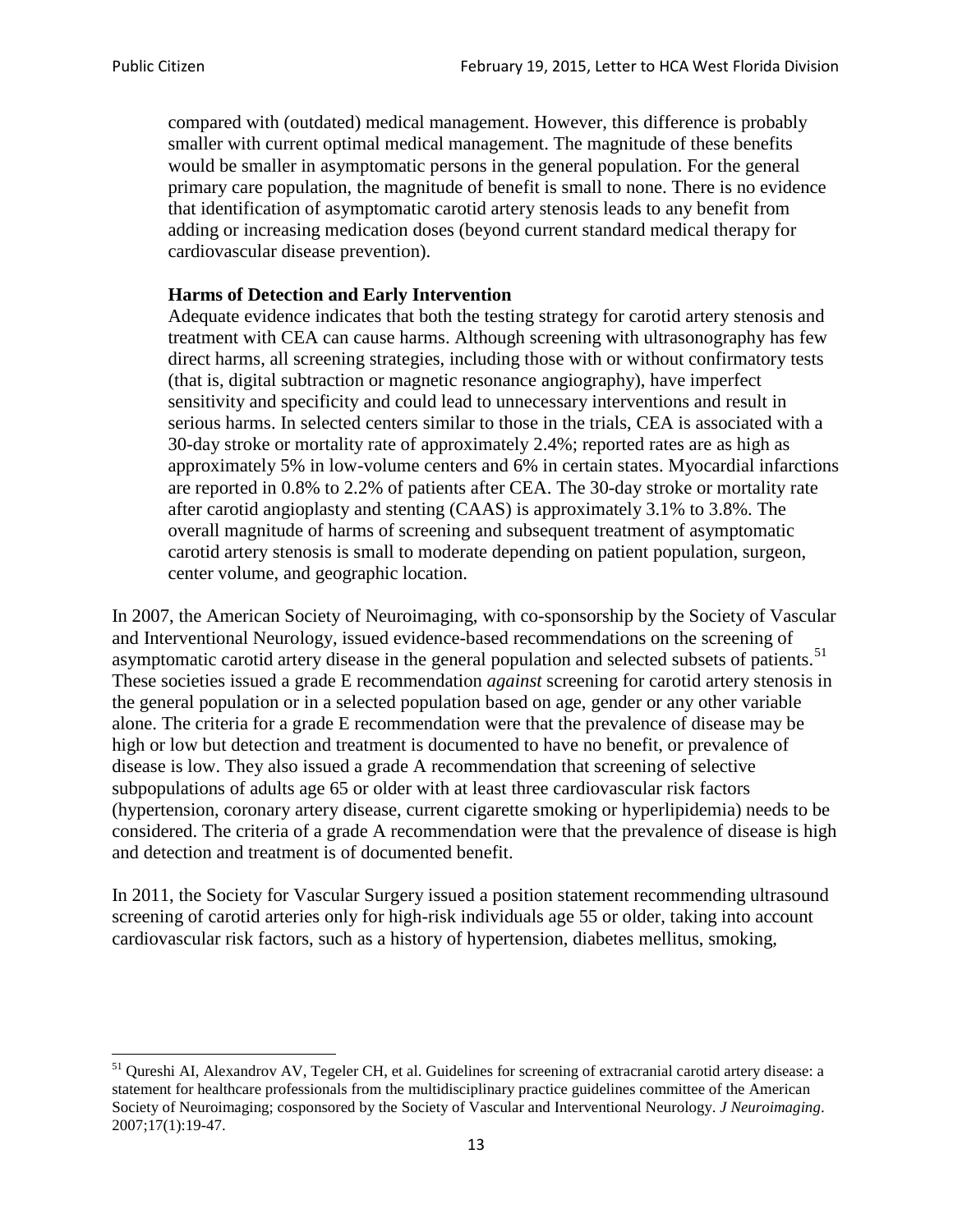hypercholesterolemia, or known cardiovascular disease.<sup>[52](#page-13-0)</sup> The position statement provided little substantive evidence to support this recommendation.

Thus, screening for carotid artery stenosis with ultrasound in the general, asymptomatic population has *not* been shown to significantly improve clinical outcomes, and numerous medical professional organizations strongly recommend against such screening.

## **C. Abdominal Aortic Aneurysm Ultrasound:**

The Life Line Screening online promotional materials state:<sup>[53](#page-13-1)</sup>

An Abdominal Aortic Aneurysm (AAA), a specific kind of aneurysm, is a condition in which the lining of the blood vessel called the aorta is enlarged within the abdomen. Abdominal aortic aneurysms pose a threat because they are usually silent until a medical emergency occurs.

The abdominal aorta is the largest blood vessel in the body and the main artery that originates in the heart. As the lining weakens from age and other risk factors, the vessel wall thins and expands. …

Screening for Aortic Aneurysms

• A painless, non-invasive procedure, an abdominal aortic aneurysm screening requires you to lie on your back while a technician uses ultrasound to take images and measurements of your abdominal aorta. …

Who should have an aortic aneurysm screening?

• Anyone with risk factors

How often should I get an aortic aneurysm screening?

• Annually

By definition, an AAA is present when aortic diameter equals or exceeds 3.0 cm (slightly more than one inch).<sup>[54](#page-13-2)</sup> Most people who have an AAA show no signs or symptoms until it ruptures. The strongest risk factor for *rupture* of an AAA is the aortic diameter.<sup>[55](#page-13-3)</sup> Thus, risk of AAA rupture rises with increasing size of the aneurysm. AAAs with a diameter between 3.0 and 3.9

<span id="page-13-0"></span><sup>&</sup>lt;sup>52</sup> Society for Vascular Surgery. SVS position statement on vascular screenings. January 2011. http://www.vascularweb.org/about/positionstatements/Pages/svs-position-statement-on-vascular-screening.aspx.<br>Accessed January 14, 2015.

<span id="page-13-1"></span>Accessed January 14, 2015.<br>
Sa Life Line Screening. Abdominal aortic aneurysm screening. http://www.lifelinescreening.com/What-We-<br>
Do/What-We-Screen-For/Abdominal-Aortic-Aneurysms. Accessed January 9, 2015.

<span id="page-13-2"></span> $\frac{54}{9}$  Fleming C, Whitlock EP, Beil TL, Lederle FA. Screening for abdominal aortic aneurysm: A best-evidence systematic review for the U.S. Preventive Services Task Force. *Ann Intern Med.* 2005;142(3):203-211.<br><sup>55</sup> Lederle FA, Johnson GR, Wilson SE, et al. Rupture rate of large abdominal aortic aneurysms in patients refusing

<span id="page-13-3"></span>or unfit for elective repair. *JAMA*. 2002;287(22):2968-2972.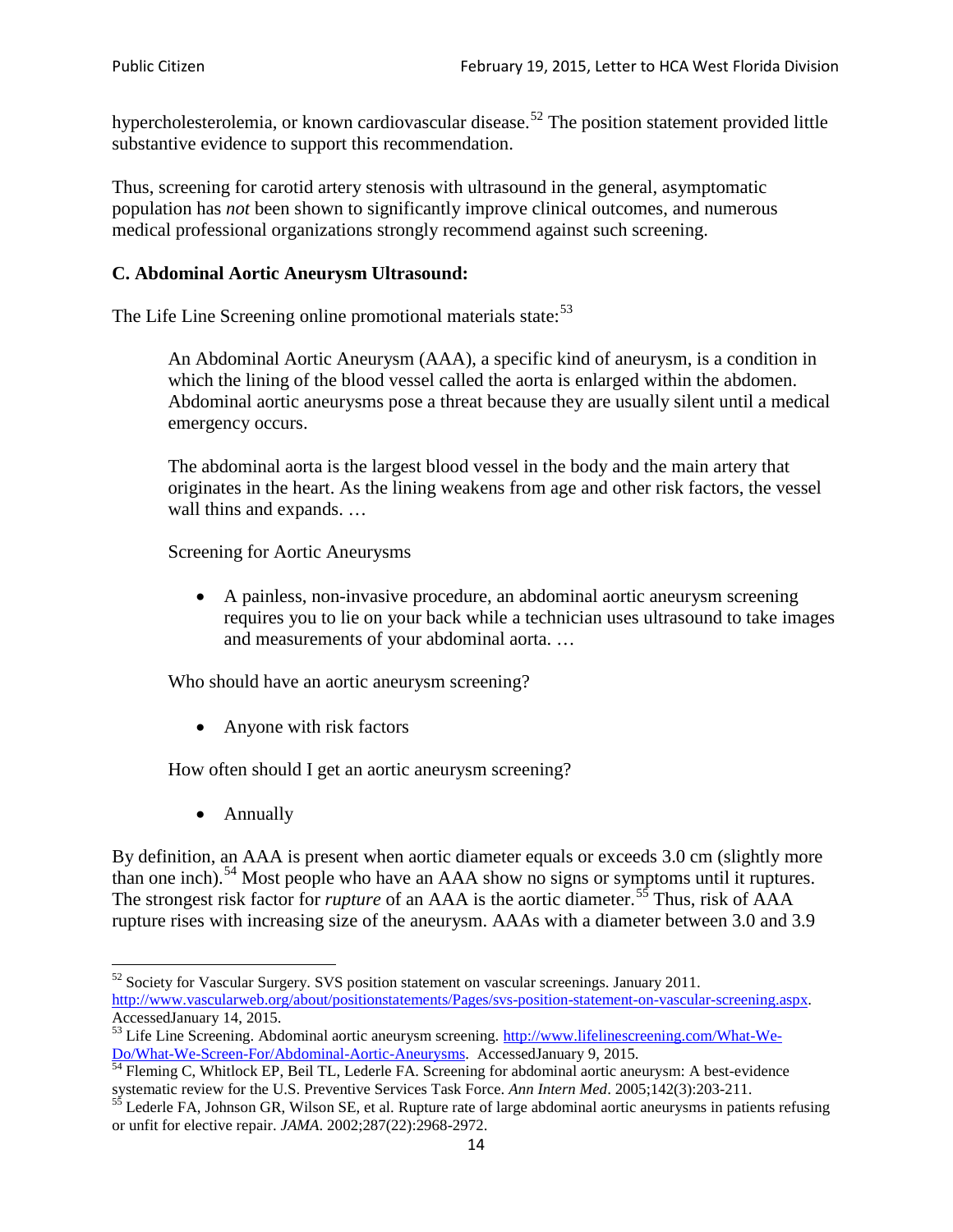cm have an essentially 0 percent annual rupture risk; those with between 4.0 and 4.9 cm have a 1 percent risk; and those between 5.0 and 5.9 cm have a 11 percent annual rupture risk.<sup>[56](#page-14-0)</sup>

In a study of an unselected general population in the U.K., the prevalence of AAA was six times greater in men than women for all age groups.<sup>[57](#page-14-1)</sup> For men not screened for  $AAA$ , almost all deaths from ruptured AAAs occurred after age 65, with more than half occurring before age 80.<sup>[58](#page-14-2)</sup> For women not screened for AAA, the majority of AAA-related deaths occurred after age 80.<sup>[59](#page-14-3)</sup>

Several major medical professional organizations affirmatively recommend one-time ultrasound screening for AAAs *only in certain high-risk individuals* given the epidemiology of AAAs described above, and we are not aware of any major medical professional organization that endorses indiscriminate ultrasound screening for AAAs in low-risk, asymptomatic individuals.

In 2005, the USPSTF issued the following evidence-based recommendations for AAA screening: $60$ 

(1) A grade B recommendation for one-time screening for AAA by ultrasonography in men age 65 to 75 who have ever smoked. In making this a grade [B recommendation,](http://www.uspreventiveservicestaskforce.org/uspstf/gradespre.htm#brec) the USPSTF offered the following rationale:

> The USPSTF found good evidence that screening for AAA and surgical repair of large AAAs ( $\geq$ 5.5 cm) in men age 65 to 75 years who have ever smoked (current and former smokers) leads to decreased AAA-specific mortality. There is good evidence that abdominal ultrasonography, performed in a setting with adequate quality assurance (that is, in an accredited facility with credentialed technologists), is an accurate screening test for AAA. There is also good evidence of important harms of screening and early treatment, including an increased number of surgeries with associated clinically significant morbidity and mortality, and short-term psychological harms. On the basis of the moderate magnitude of net benefit, the USPSTF concluded that the benefits of screening for AAA in men age 65 to 75 years who have ever smoked outweigh the harms.

(2) No recommendation for or against screening for AAA in men age 65 to 75 who have *never* smoked. In making this grade C recommendation, the USPSTF offered the following rationale:

> The USPSTF found good evidence that screening for AAA in men age 65 to 75 years who have never smoked leads to decreased AAA-specific mortality. There is, however, a lower prevalence of large AAAs in men who have never smoked

<span id="page-14-0"></span><sup>&</sup>lt;sup>56</sup> LeFevre ML on behalf of the U.S. Preventive Services Task Force. Screening for abdominal aortic aneurysm: U.S. Preventive Services Task Force recommendation statement. *Ann Intern Med*. Online June 24, 2014. doi:

<span id="page-14-1"></span><sup>10.7326/</sup>M14-1204.<br> $57$  Scott RA, Bridgewater SG, Ashton HA. Randomized clinical trial of screening for abdominal aortic aneurysm in women. *Br J Surg.* 2002;89(3):283-285.

<span id="page-14-4"></span><span id="page-14-3"></span>

<span id="page-14-2"></span><sup>&</sup>lt;sup>58</sup> *Ibid.*<br><sup>59</sup> *Ibid.* 2002;<br><sup>60</sup> U.S. Preventive Services Task Force. Screening for abdominal aortic aneurysm: Recommendation statement. *Ann Intern Med*. 2005;142(3):198-202.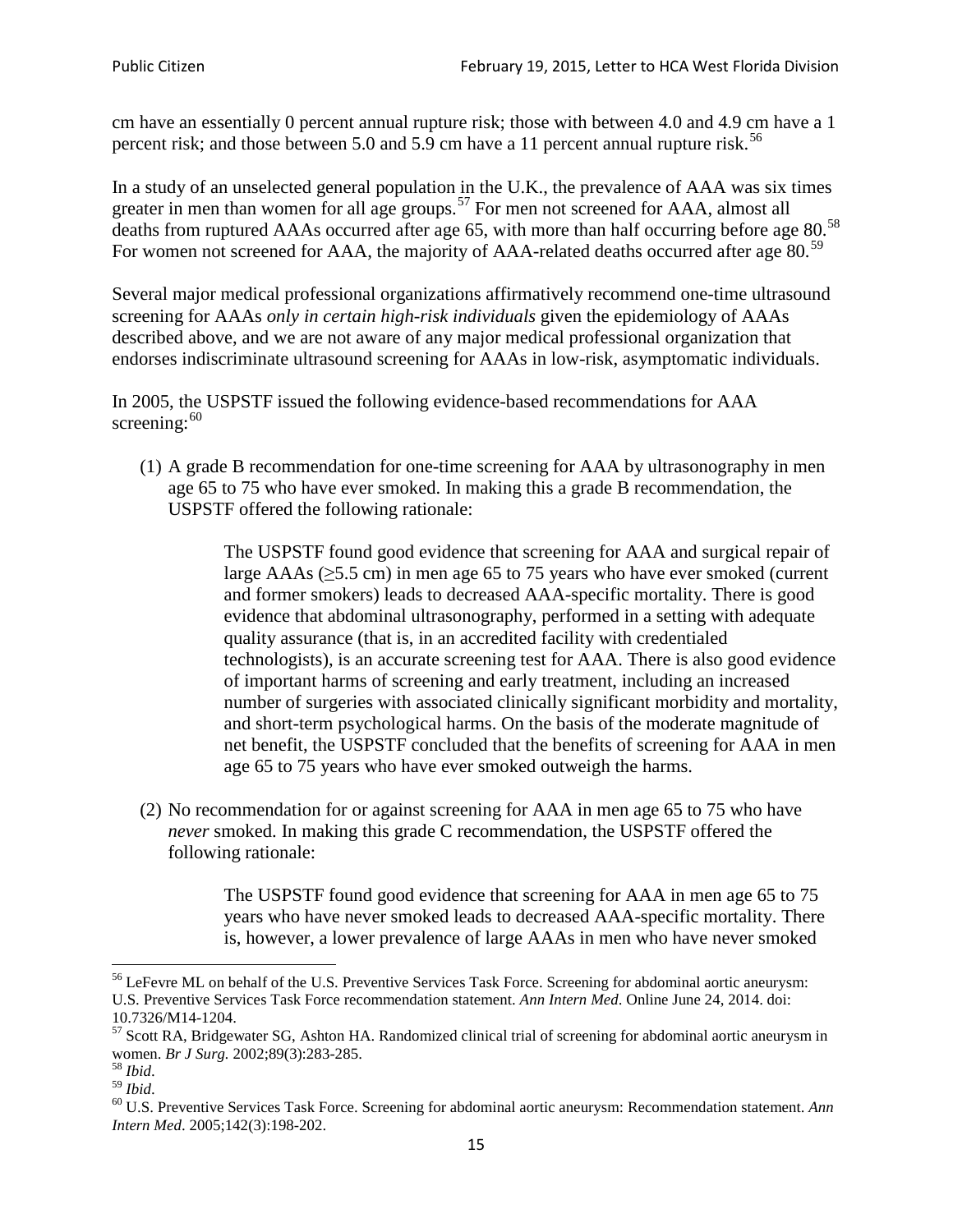compared with men who have ever smoked; thus, the potential benefit from screening men who have never smoked is small. There is good evidence that screening and early treatment lead to important harms, including an increased number of surgeries with associated clinically significant morbidity and mortality, and short-term psychological harms. The USPSTF concluded that the balance between the benefits and harms of screening for AAA is too close to make a general recommendation in this population.

(3) A grade D recommendation *against* routine screening for AAA in women. In making this a grade D recommendation, the USPSTF offered the following rationale:

> Because of the low prevalence of large AAAs in women, the number of AAArelated deaths that can be prevented by screening this population is small. There is good evidence that screening and early treatment result in important harms, including an increased number of surgeries with associated morbidity and mortality, and psychological harms. The USPSTF concluded that the harms of screening women for AAA therefore outweigh the benefits.

In June 2014, the USPSTF issued a revised recommendation statement, based on an updated review of the available evidence published between January 2004 and January 2013.<sup>[61](#page-15-0)</sup> The updated recommendations differ slightly from the 2005 recommendations and include the following: $62$ 

(1) A grade B recommendation for one-time screening for AAA with ultrasonography in men ages 65 to 75 who have ever smoked (no change from 2005). The USPSTF provided the following updated rationale for this unchanged recommendation:

> Four large, population-based, randomized, controlled trials (RCTs) show that invitation to 1-time screening for AAA is associated with reduced AAA-specific mortality in men. This benefit begins 3 years after testing and persists up to 15 years. In addition, risk reduction for AAA rupture and emergency surgery persists up to 10 to 13 years.

> In the 2 highest-quality trials, the relative reduction in AAA-specific mortality after 13 years was 42% to 66%. In the largest trial, where prevalence of AAA was approximately 5% in the screened group, screening was associated with an absolute risk reduction in death of 1.4 per 1000 men.

Abdominal aortic aneurysms are most prevalent in men who have ever smoked, occurring in approximately 6% to 7% of this population. This prevalence increases the importance of screening in these men because it maximizes the absolute benefit that could be achieved (that is, it improves the likelihood that

<span id="page-15-0"></span><sup>61</sup> Guirguis-Blake JM, Beil TL, Senger CA Whitlock EP. Ultrasonography screening for abdominal aortic aneurysms: A systematic review for the U.S. Preventive Services Task Force. *Ann Intern Med*. 2014;160(5):321- 329.

<span id="page-15-1"></span> $62$  LeFevre ML on behalf of the U.S. Preventive Services Task Force. Screening for abdominal aortic aneurysm: U.S. Preventive Services Task Force recommendation statement. *Ann Intern Med*. 2014;161(4):281-290..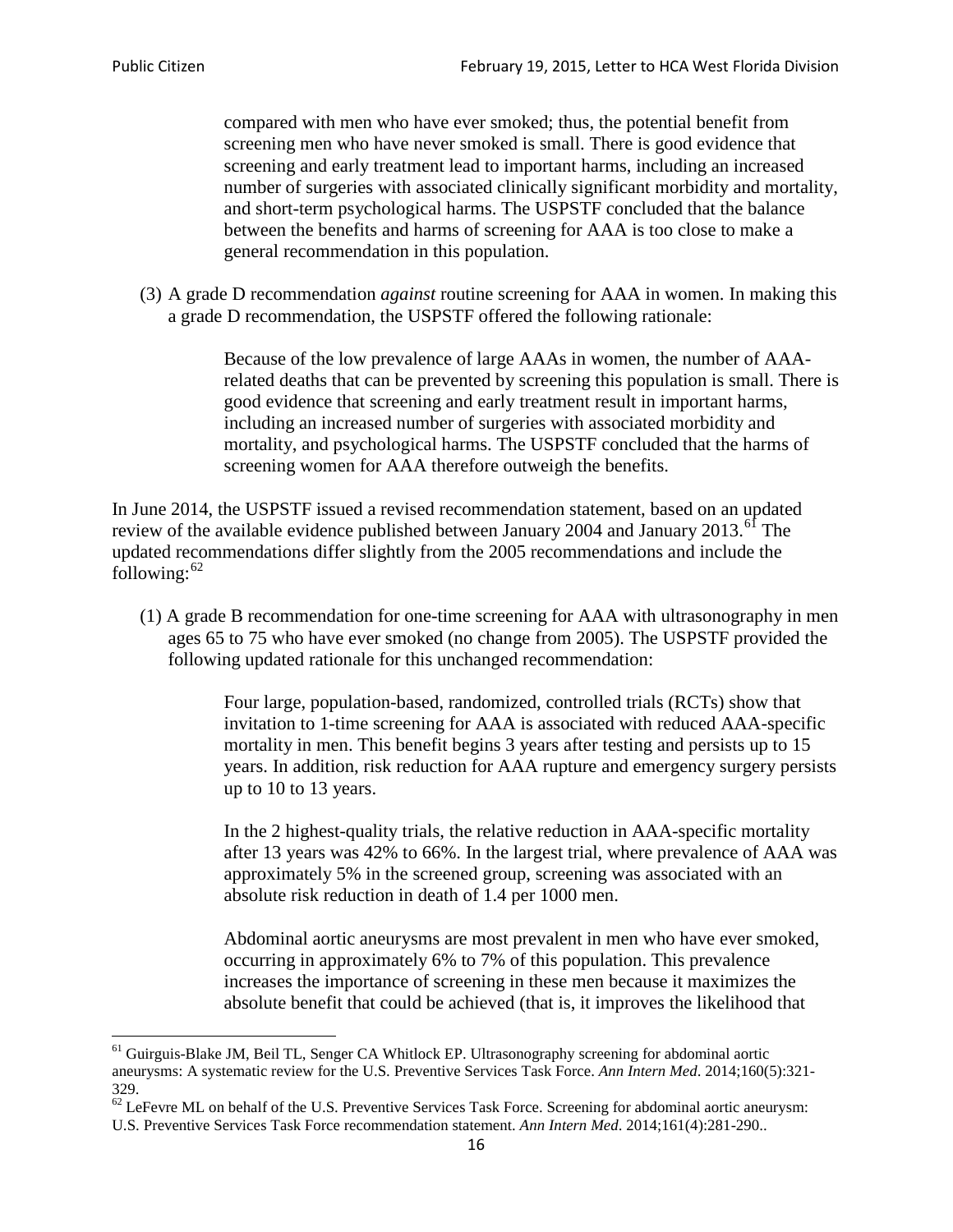men in this group will benefit from screening). Convincing evidence shows that 1-time screening with ultrasonography results in a moderate benefit in men aged 65 to 75 years who have ever smoked.

The USPSTF concluded with high certainty that screening for AAA with ultrasonography in men ages 65 to 75 who have ever smoked has a moderate net benefit.

(2) A grade C recommendation that clinicians *selectively* offer screening for AAA in men ages 65 to 75 who have never smoked rather than routinely screening all men in this group. Evidence indicates that the net benefit of screening all men ages 65 to 75 years who have never smoked is small. In determining whether this service is appropriate in individual cases, patients and clinicians should consider the balance of benefits and harms on the basis of evidence relevant to the patient's medical history, family history, other risk factors, and personal values. The USPSTF offered the following rationale for this new recommendation:

> Screening men overall reduces AAA-specific death, rupture, and emergency surgery. However, the lower prevalence of AAA in men who have never smoked (approximately 2%) substantially reduces the absolute benefit (that is, it greatly lowers the probability that men in this group will benefit from screening). Adequate evidence shows that 1-time screening for AAA with ultrasonography results in a small benefit in men aged 65 to 75 years who have never smoked.

The USPSTF also suggested the following clinical considerations with respect to this new recommendation:

Despite the demonstrated benefits of screening for AAA in men overall, the lower prevalence of AAA in male never-smokers versus male ever-smokers suggests that clinicians should consider a patient's risk factors and the potential for harm before screening for AAA rather than routinely offering screening to all male never-smokers. Important risk factors for AAA include older age and a firstdegree relative with an AAA; other risk factors include a history of other vascular aneurysms, coronary artery disease, cerebrovascular disease, atherosclerosis, hypercholesterolemia, obesity, and hypertension. Factors associated with a reduced risk for AAA include African American race, Hispanic ethnicity, and diabetes.

(3) An I statement concluding that the current evidence is insufficient to assess the balance of benefits and harms of screening for AAA in women ages 65 to 75 who have ever smoked. (An I statement means the USPSTF concludes that the current evidence is insufficient to assess the balance of benefits and harms of the service. Evidence may be lacking, of poor quality, or conflicting, and the balance of benefits and harms cannot be determined.) The USPSTF offered the following rationale for this draft statement:

> *Potential Preventable Burden.* A screening study in Sweden found that the prevalence of AAA in women aged 70 years was low (0.8%) for ever-smokers but increased to 2.0% for current smokers. A meta-analysis of individual-patient data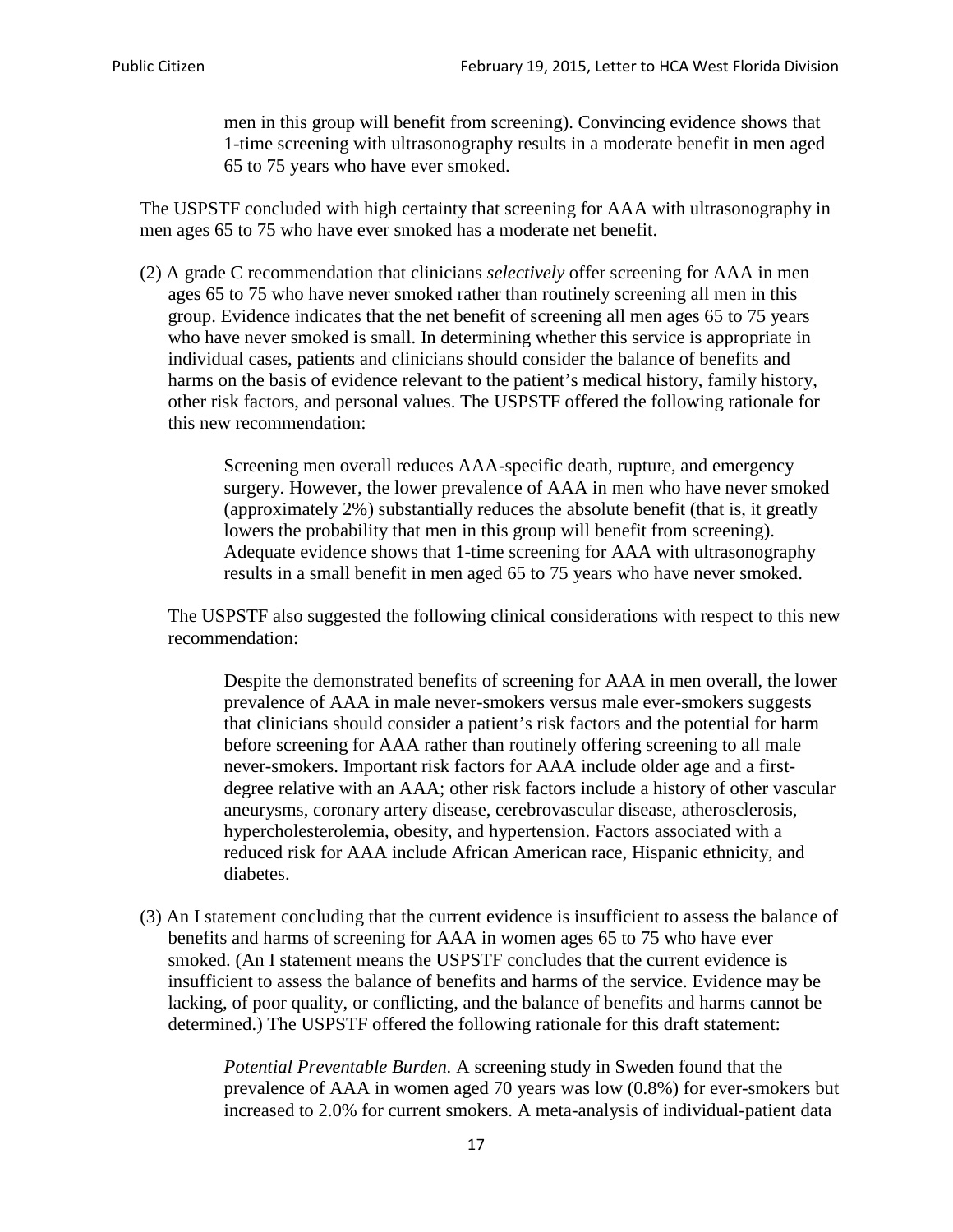found that women have a higher risk than men for AAA rupture at the same diameter (hazard ratio [HR], 3.76 [95% CI, 2.58 to 5.47]). However, AAAassociated deaths occur at an older age in women (at a time of increased competing causes of death and a declining benefit–risk ratio for operative interventions), with 70% of deaths occurring after age 80 years in women compared with fewer than 50% in men. In the only screening RCT that included women, most screen-detected AAAs in women were small (3.0 to 3.9 cm) and AAA-specific mortality was low in screened and unscreened women  $(<0.2\%)$ after 10 years.

*Potential Harms.* Four RCTs (primarily done in men) showed that screening for AAA doubled the rate of AAA-associated surgeries, largely driven by an increase in elective surgeries. Most screen-detected AAAs were below the 5.5-cm threshold for immediate repair. This finding generally results in long-term or lifelong surveillance and is probably associated with some amount of overtreatment, although the magnitude of this burden is difficult to quantify.

Most screening trials reported an associated decrease in emergency AAA repairs and a reduced 30-day mortality rate associated with emergency surgery in populations invited to screen, although mortality associated with elective surgery was not reduced. Operative mortality associated with AAAs is higher in women than in men (7% vs. 5% for open repair and 2% vs. 1% for endovascular repair, respectively).

*Costs.* In addition to the cost of ultrasonography screening (approximately \$100), the estimated potential associated cost of elective surgery to repair a screendetected AAA ranges from \$37 000 to \$43 000. Potential opportunity costs also may arise, because screening may take the place of other preventive activities that may be more beneficial to the patient.

*Current Practice.* Screening for AAA is provided as part of the "welcome-to-Medicare visit" for women who have a family history of AAA. However, the evidence is insufficient to accurately characterize current practice patterns related to screening for AAA in women.

A retrospective analysis from 2000 to 2010 used the National Inpatient Sample, a database that has a stratified 20% random sample of all nonfederal inpatient hospital admissions in the United States. This analysis found that women are more likely than men to have open surgery versus endovascular aneurysm repair (EVAR) for unruptured AAA (24% vs. 17%, respectively), potentially because of issues with access to the iliac artery (that is, smaller artery size) that may preclude endovascular management.

A retrospective review of 4026 AAA repairs in the Vascular Study Group of New England database (a voluntary registry from 30 academic and community hospitals in the 6 New England states) reported that women were more likely than men to have open surgery versus EVAR and to be older and have smaller aortic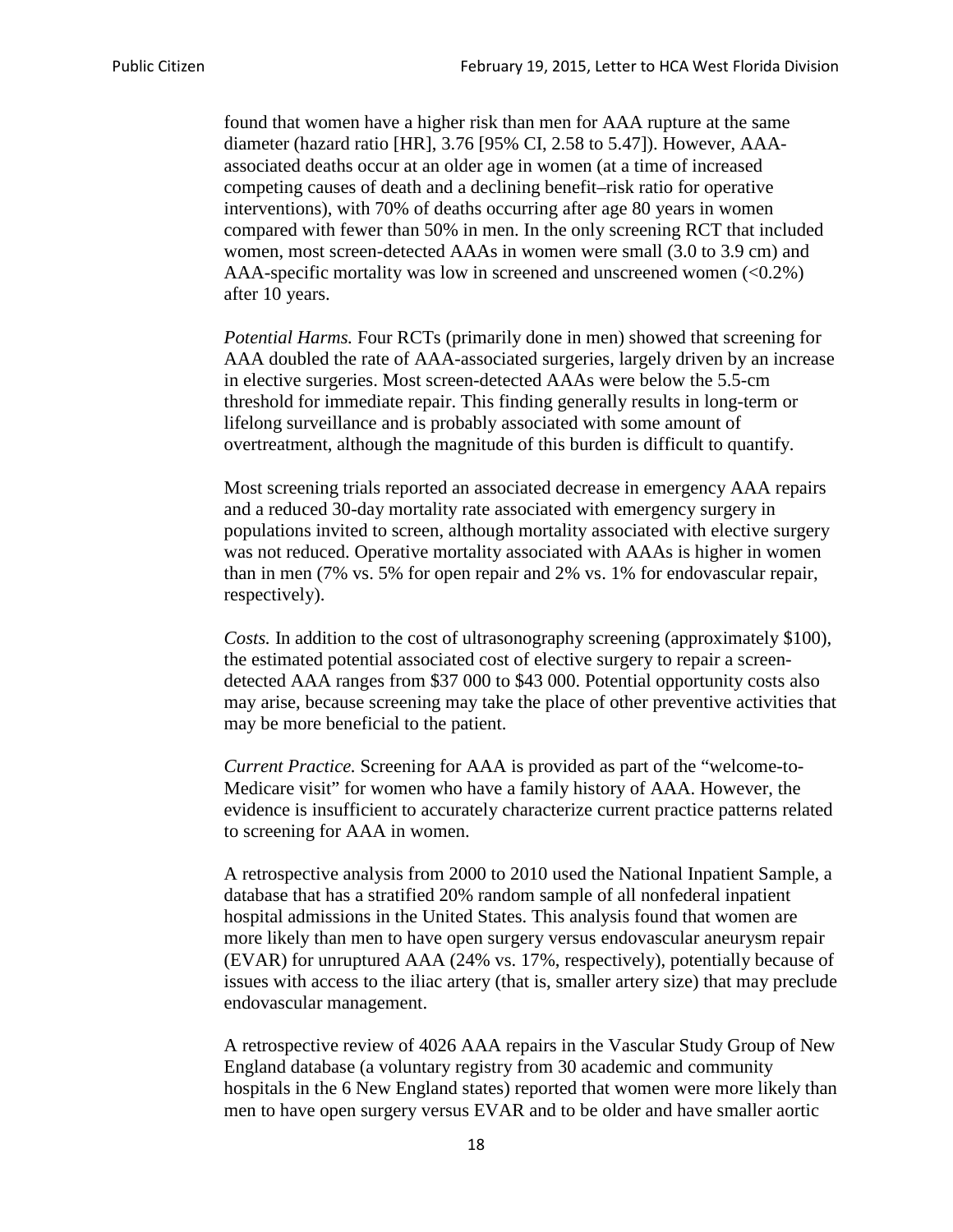diameters at the time of repair. Postoperative complications were higher in women than in men after elective EVAR or open repair, including emergency reoperations, dysrhythmias, leg ischemia or emboli, bowel ischemia, or need for discharge to another medical facility rather than home.

(4) A grade D recommendation *against* routine screening for AAA in women who have never smoked. The USPSTF offered the following rationale for this draft updated recommendation:

> The prevalence of AAA in women who have never smoked is low (0.03% to 0.60% in women aged 50 to 79 years). The evidence also shows no apparent benefit of screening for AAA in women. The USPSTF therefore concludes that adequate evidence shows that the absolute benefit of 1-time screening for AAA with ultrasonography in women who have never smoked can effectively be bounded at none or almost none.

In discussing the harms of detection and early treatment of AAAs, the USPSTF noted the following: $63$ 

In the available trials, groups invited to screening were approximately twice as likely as control groups to have any AAA surgery within 3 to 5 years, predominantly driven by an increase in elective surgeries. More than 90% of AAAs identified by screening were below the 5.5-cm threshold for immediate repair. Detecting smaller AAAs generally leads to long-term (potentially lifelong) surveillance.

A person's risk for death related to elective surgery for AAA is lower than that for death related to emergency surgery for rupture. However, the increase in the overall rates of detection and surgery in the screening groups still potentially represents a harm. A proportion of AAAs will never rupture because they do not advance or because a person dies of a competing cause.

The exact extent of overdiagnosis and overtreatment is difficult to estimate. One study from Massachusetts General Hospital reviewed 24 000 consecutive autopsies between 1952 and 1975 and found that 75% of the 473 patients who died with an undetected or unoperated AAA had a cause of death not related to the AAA (41% were >5.1 cm in diameter). Given that even elective treatment is associated with some risk for perioperative mortality, overtreatment is an important issue to consider when deciding whether to screen for this condition....

Convincing evidence shows that the harms associated with 1-time screening for AAA with ultrasonography are at least small in all populations and potentially higher in women because of their higher risk for operative mortality.

In 2011, the Society for Vascular Surgery issued a position statement on vascular screening recommending a one-time ultrasound screening for AAA for all men age 65 or older and

<span id="page-18-0"></span><sup>63</sup> *Ibid*.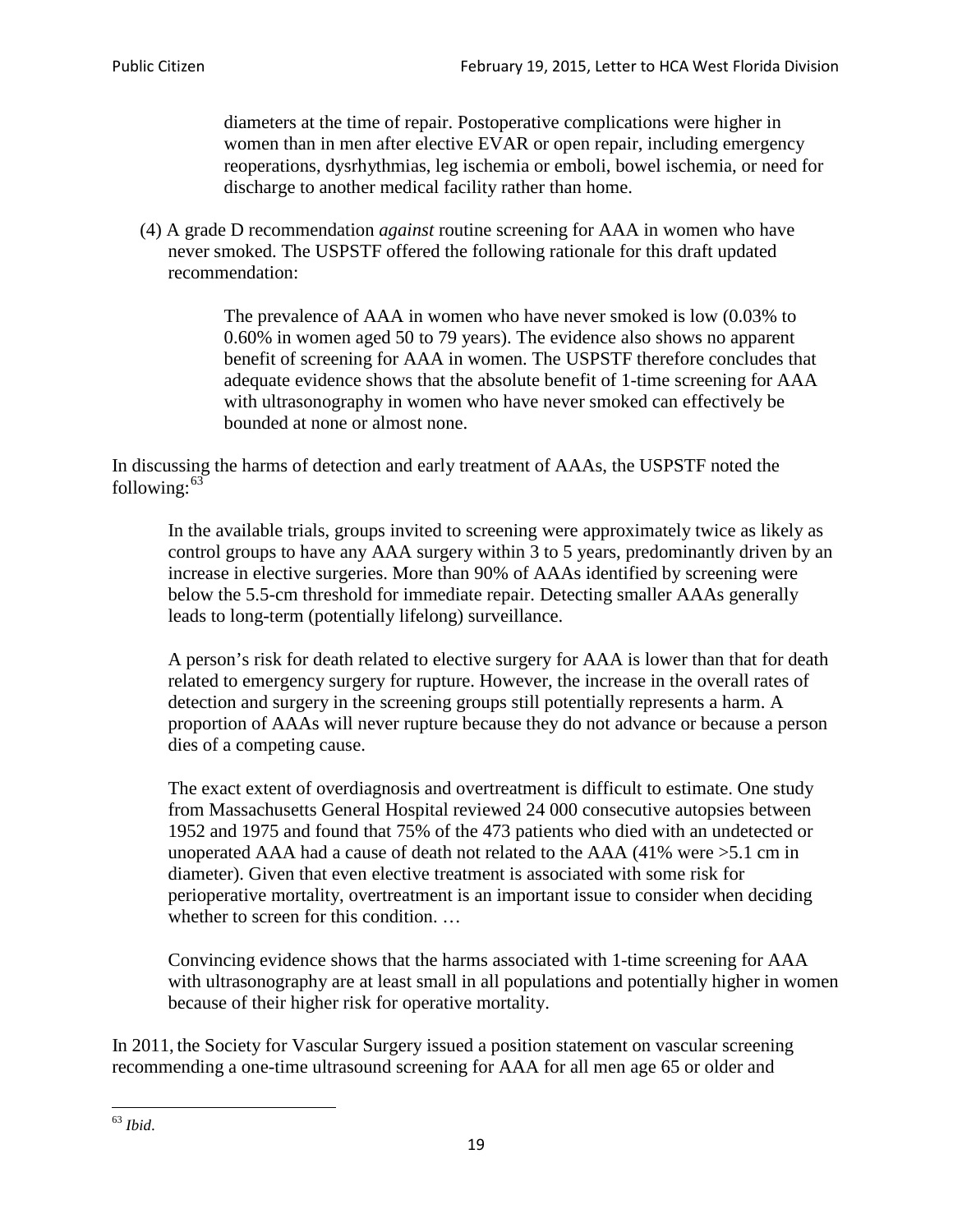screening men as early as age 55 who have a family history of AAA.<sup>[64](#page-19-0)</sup> The society also recommended one-time ultrasound screening for AAA for all women age 65 or older who have a family history of AAA or have smoked.

In 2012, the ACCF, American College of Radiology, American Institute of Ultrasound in Medicine, American Society of Echocardiography, American Society of Nephrology, Intersocietal Commission for the Accreditation of Vascular Laboratories, Society for Cardiovascular Angiography and Interventions, Society of Cardiovascular Computed Tomography, Society for Interventional Radiology, Society for Vascular Medicine, and Society for Vascular Surgery jointly issued evidence-based appropriate use criteria for noninvasive vascular testing (ultrasound and physiological testing) for a variety of possible indications.<sup>[65](#page-19-1)</sup> For each indication, these organizations classified the use of noninvasive vascular testing into one of the following three categories:

- **Appropriate:** The test is one in which the expected incremental information, combined with clinical judgment, exceeds the expected negative consequences — including the risks of the procedure itself and the downstream impact of poor test performance such as delay in diagnosis (false-negatives) or inappropriate diagnosis (false-positives) — by a sufficiently wide margin for the specific indication that the procedure is generally considered acceptable care and a reasonable approach for the indication.
- **Uncertain:** The test *may* be generally acceptable and *may* be a reasonable approach for the specific indication; uncertainty also implies that more research and/or patient information is needed to classify the indication definitively.
- **Inappropriate:** The test *is not* generally acceptable and *is not* a reasonable approach for the specific indication.

These organizations classify screening for AAA as *inappropriate* for anyone under age 65 with no history of smoking, except as noted below. They also classify such screening as *uncertain* for anyone 65 or older with no history of smoking.

These organizations did classify screening for AAA as *appropriate* for the following subgroups:

- Adults older than age 60 with a first-degree relative with an AAA.
- Adults age 65 or older who are current or former smokers.

In summary, the USPSTF and many other major medical professional organizations recommended against routine screening for AAA, or designate such screening as inappropriate for those individuals who are not at high risk for developing AAA. Screening for AAA in the

<span id="page-19-0"></span><sup>64</sup> Society for Vascular Surgery. SVS Position Statement on Vascular Screenings. January 2011. [http://www.vascularweb.org/about/positionstatements/Pages/svs-position-statement-on-vascular-screening.aspx.](http://www.vascularweb.org/about/positionstatements/Pages/svs-position-statement-on-vascular-screening.aspx) 

<span id="page-19-1"></span>Accessed August 21, 2014.<br><sup>65</sup> Mohler ER, Gornik HL, Gerhard-Herman M, et al. ACCF/ACR/AIUM/ASE/ASN/ICAVL/SCAI/SCCT/SIR/ SVM/SVS 2012 appropriate use criteria for peripheral vascular ultrasound and physiological testing part I: Arterial ultrasound and physiological testing*. J Am Coll Cardiol*. 2012;60(3):242-276.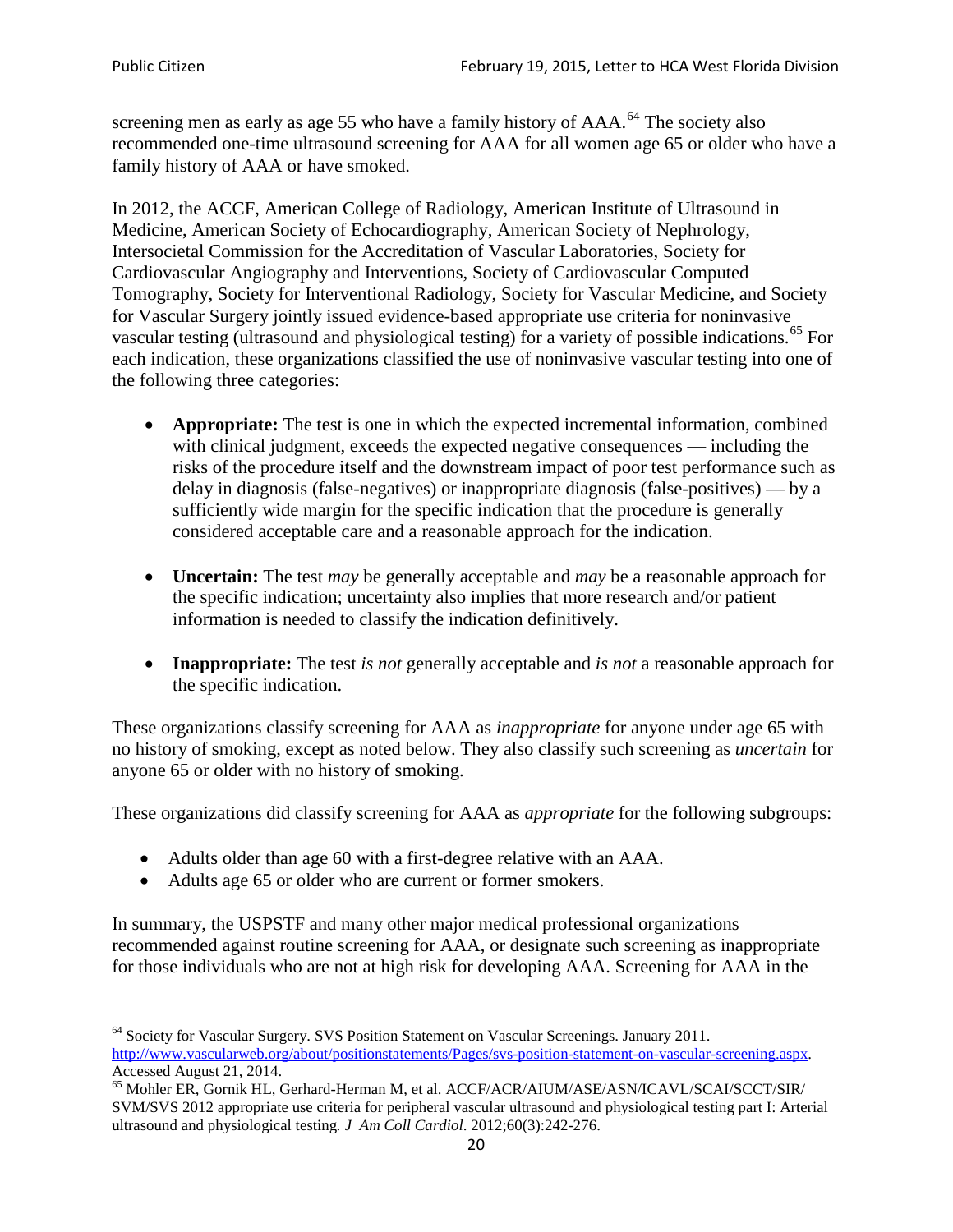general, asymptomatic population has *not* been shown to significantly improve clinical outcome and is likely to do more harm than good.

# **D. Peripheral Arterial Disease Test:**

The Life Line Screening online promotional materials state:<sup>[66](#page-20-0)</sup>

Peripheral Arterial Disease (PAD), more commonly known as hardening of the arteries, affects about eight million Americans. It is a condition in which the large and mediumsized arteries supplying blood to the legs become narrow or clogged, constricting the flow of blood. PAD is caused by atherosclerosis, a gradual process in which cholesterol and scar tissue build up, forming a substance called plaque that clogs the artery. PAD not only causes pain and disability, it also is associated with a much higher risk of heart disease. …

Peripheral Arterial Disease Screening

o A quick, easy and non-invasive procedure, PAD screening is done by using the ankle-brachial index (ABI). After removing your socks and shoes, you will have pressure cuffs placed around your upper arms and ankles. A small ultrasound device will then measure the systolic blood pressure in your limbs. …

Who should have a peripheral arterial disease screening?

• Anyone with risk factors

How often should I get a peripheral arterial disease screening?

• Annually

In 2012, the ACCF, American College of Radiology, American Institute of Ultrasound in Medicine, American Society of Echocardiography, American Society of Nephrology, Intersocietal Commission for the Accreditation of Vascular Laboratories, Society for Cardiovascular Angiography and Interventions, Society of Cardiovascular Computed Tomography, Society for Interventional Radiology, Society for Vascular Medicine, and Society for Vascular Surgery jointly issued evidence-based appropriate use criteria for noninvasive vascular testing (ultrasound and physiological testing) for a variety of possible indications. These appropriate use criteria identify the following as the only appropriate indications for lower extremity artery testing with ABI: patients with diminished pulses, femoral bruit, age greater than 50 with diabetes or smoking, or age greater than 70, which is consistent with ACC/AHA PAD guidelines. The evaluation with ABI for those younger than 50 and those with diabetes was classified as uncertain.<sup>[67](#page-20-1)</sup>

<span id="page-20-0"></span><sup>&</sup>lt;sup>66</sup> Life Line Screening. Peripheral arterial disease screening. [http://www.lifelinescreening.com/What-We-Do/What-](http://www.lifelinescreening.com/What-We-Do/What-We-Screen-For/Peripheral-Arterial-Disease)[We-Screen-For/Peripheral-Arterial-Disease.](http://www.lifelinescreening.com/What-We-Do/What-We-Screen-For/Peripheral-Arterial-Disease) Accessed January 9, 2015.<br><sup>67</sup> Mohler ER, Gornik HL, Gerhard-Herman M, et al. ACCF/ACR/AIUM/ASE/ASN/ICAVL/SCAI/SCCT/SIR/

<span id="page-20-1"></span>SVM/SVS 2012 appropriate use criteria for peripheral vascular ultrasound and physiological testing part I: Arterial ultrasound and physiological testing. *J Am Coll Cardiol*. 2012;60(3):242-276.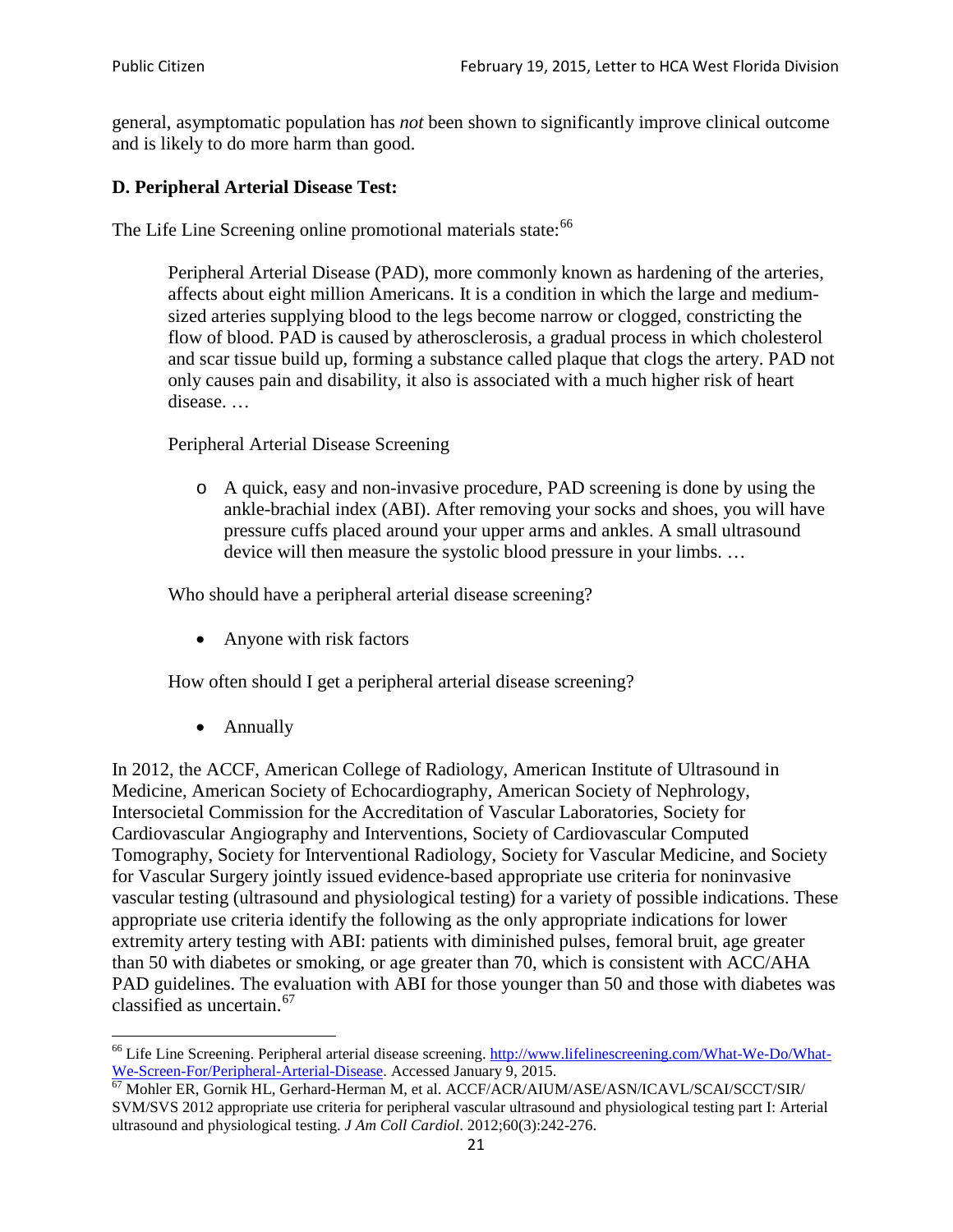In 2013, the USPSTF, based on a systematic review of the scientific literature,<sup>[68](#page-21-0)</sup> issued a grade I statement on ABI testing, concluding that the current evidence is *insufficient* to assess the balance of benefits and harms of screening for peripheral artery disease and cardiovascular disease risk assessment with ABI in adults.<sup>[69](#page-21-1)</sup> In making this statement, the USPSTF noted the following regarding its assessment of the possible benefits and harms of ABI screening:

### **Benefits of Detection and Early Treatment**

The USPSTF found no evidence that screening for and treatment of PAD in asymptomatic patients leads to clinically important benefits. It also reviewed the potential benefits of adding the ABI to the Framingham Risk Score (FRS) and found evidence that this results in some patient risk reclassification; however, how often the reclassification is appropriate or whether it results in improved clinical outcomes is not known.

Determining the overall benefit of ABI testing requires not only evidence on appropriate risk reclassification but also evidence that this reclassification leads to treatments shown to improve clinical outcomes. One randomized trial found that aspirin did not reduce [cardiovascular disease] events in patients with a low ABI. No studies assessed the effect of lipid-lowering therapy or other cardiovascular risk reduction interventions in patients with asymptomatic PAD and no known diagnosis of [cardiovascular disease] or diabetes. The USPSTF found inadequate evidence that early treatment of screen-detected PAD leads to improvement in clinical outcomes.

### **Harms of Detection and Early Treatment**

The USPSTF found no studies addressing the magnitude of harms of screening for PAD with the ABI; however, the direct harms to the patient of screening itself, beyond the time needed for the test, are probably minimal. Other harms resulting from testing may include false-positive results, exposure to gadolinium or contrast dye if magnetic resonance angiography (MRA) or computed tomography angiography (CTA) is used to confirm diagnosis, anxiety, labeling, and opportunity costs.

The USPSTF found inadequate evidence on the harms of early treatment of screendetected PAD. One study showed that low-dose aspirin treatment in asymptomatic patients with a low ABI may increase bleeding. Additional harms associated with treatment include use of unnecessary medications (or higher doses) and their resulting adverse effects and discontinuation of medications known to be effective in patients with established coronary artery disease (CAD) if the patient is reclassified to a lower risk category on the basis of a normal ABI.

We are not aware of any major medical professional organization that endorses such screening for peripheral vascular disease with ABI in the general asymptomatic population.

Moreover, treatment benefits for asymptomatic individuals with screen-detected PAD are not well established, and there appear to be no studies that directly assess the impact of screening

<span id="page-21-0"></span><sup>&</sup>lt;sup>68</sup> Lin JS, Olson CM, Johnson ES, Whitlock EP. The ankle-brachial index for peripheral artery disease screening and cardiovascular disease prediction among asymptomatic adults: A systematic evidence review for the U.S. Preventive Services Task Force. *Ann Intern Med.* 2013;159(5):333-341.<br><sup>69</sup> Moyer VA, U.S. Preventive Services Task Force. Screening for peripheral artery disease and cardiovascular

<span id="page-21-1"></span>disease risk assessment with the ankle–brachial index in adults: U.S. Preventive Service Task Force recommendation statement. *Ann Intern Med.* 2013;159(5):342-348.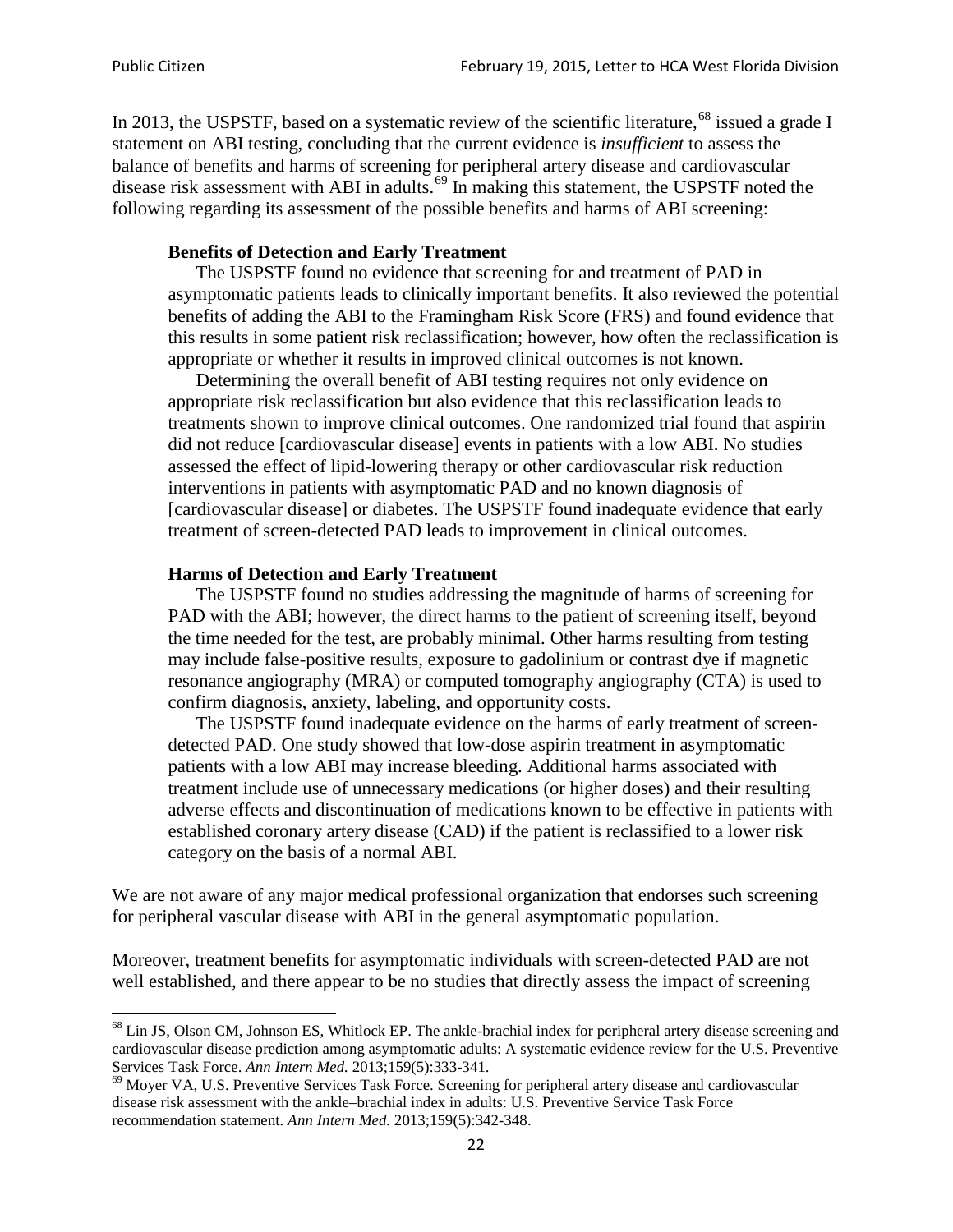unselected adults (or generally asymptomatic adults) with ABI on cardiovascular disease or PAD health outcomes.<sup>[70](#page-22-0)</sup>

# **E. Osteoporosis Screening/Bone Density Test**

The Life Line Screening online promotional materials state: $71$ 

Osteoporosis is a disease in which bone becomes extremely fragile. Bone is a complex living tissue that can be weakened by poor diet and lack of exercise.

As we age, bones begin to break down faster than new bone can be formed. Osteoporosis removes minerals from bones until they become so weak and brittle that they fracture very easily. Actions such as bending to pick up a newspaper, lifting a vacuum, or even coughing can cause a fracture. Some fractures, such as hip fractures, may require hospitalization or major surgery, and may result in disability or even death.

Screening for Osteoporosis

• An easy and painless procedure, an osteoporosis screening requires you to place your foot in an ultrasound device called a bone densitometer. This device then measures the bone mineral density [BMD] of your heel. The heel is measured because its bone is similar to that found in the hip, where fractures most often occur. …

Who should have an Osteoporosis screening?

• Anyone who has the risk factors associated with the disease ...

How often should I get an Osteoporosis screening?

• Annually

Several major medical professional organizations affirmatively recommend screening for osteoporosis in *certain high-risk individuals*, but we are not aware of any major medical professional organization that endorses such screening *annually* for any group of individuals.

In 2008, the American College of Physicians issued the following evidence-based recommendation for osteoporosis screening in men: $^{72}$  $^{72}$  $^{72}$ 

(1) Clinicians should periodically perform individualized assessment of risk factors for osteoporosis in older men (Grade: strong recommendation; moderate-quality evidence).

<span id="page-22-0"></span><sup>70</sup> [Lin JS,](http://www.ncbi.nlm.nih.gov/pubmed?term=Lin%20JS%5BAuthor%5D&cauthor=true&cauthor_uid=24156115) [Olson CM,](http://www.ncbi.nlm.nih.gov/pubmed?term=Olson%20CM%5BAuthor%5D&cauthor=true&cauthor_uid=24156115) [Johnson ES,](http://www.ncbi.nlm.nih.gov/pubmed?term=Johnson%20ES%5BAuthor%5D&cauthor=true&cauthor_uid=24156115) et al. *The Ankle Brachial Index for Peripheral Artery Disease Screening and Cardiovascular Disease Prediction in Asymptomatic Adults: A Systematic Evidence Review for the U.S. Preventive Services Task Force*. Rockville, MD: Agency for Healthcare Research and Quality; 2013.<br>http://www.ncbi.nlm.nih.gov/books/NBK164524. Accessed December 29, 2014.

<span id="page-22-1"></span> $\frac{1}{71}$  Life Line Screening. Osteoporosis screening/bone density test. [http://www.lifelinescreening.com/What-We-](http://www.lifelinescreening.com/What-We-Do/What-We-Screen-For/Osteoporosis)[Do/What-We-Screen-For/Osteoporosis.](http://www.lifelinescreening.com/What-We-Do/What-We-Screen-For/Osteoporosis) Accessed January 9, 2015. <sup>72</sup> Qaseem A, Snow V, Shekelle P, et al. Screening for osteoporosis in men: A clinical practice guideline from the

<span id="page-22-2"></span>American College of Physicians. *Ann Intern Med*. 2008;148(9):680-4.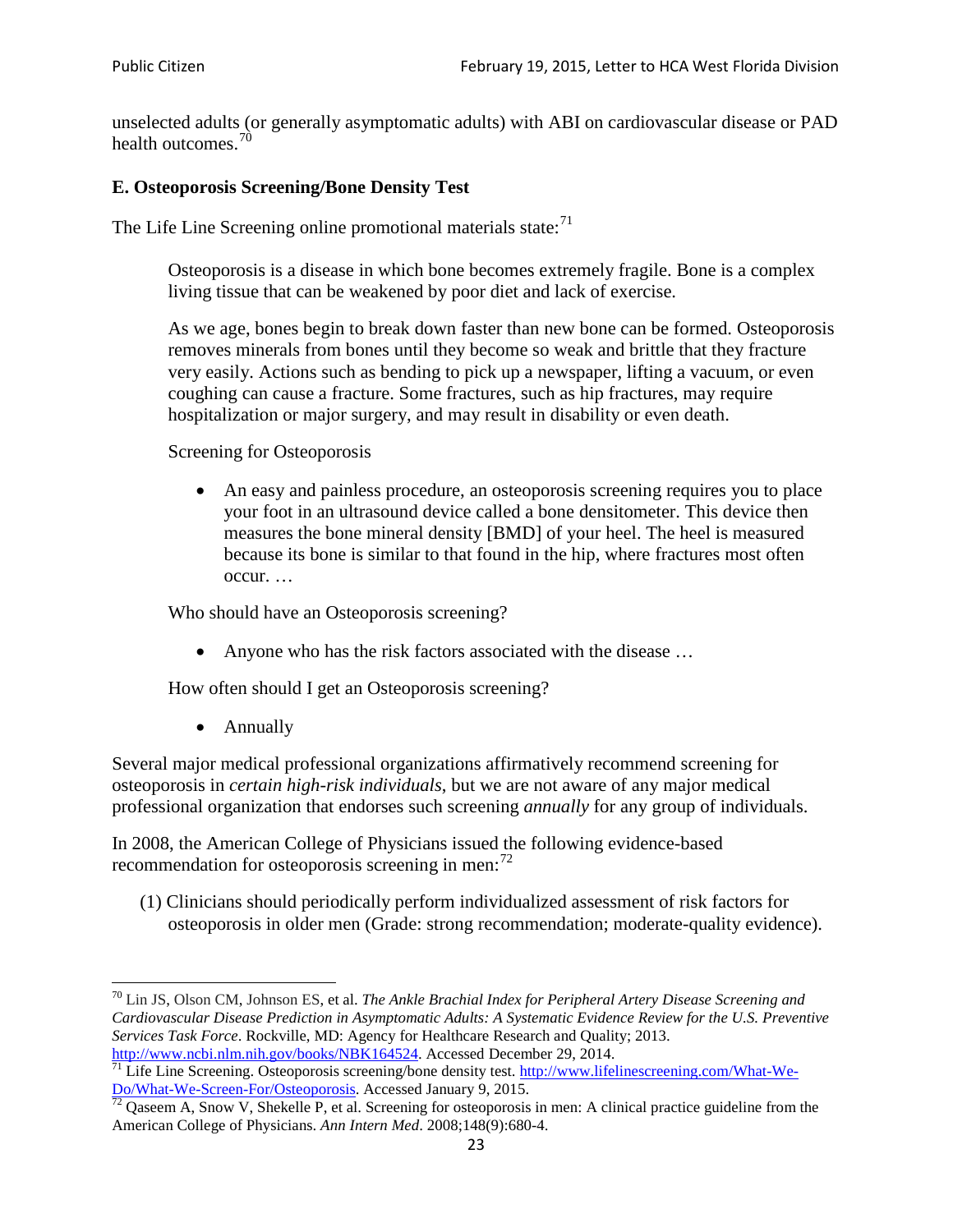A careful assessment of risk for osteoporosis in men is important. The appropriate age to start risk assessment is uncertain. However, by age 65 years, at least 6% of men have DXA [dual-energy X-ray absorptiometry]-determined osteoporosis, therefore, assessment of risk factors before this age is reasonable. Factors that increase the risk for osteoporosis in men include age (>70 years), low body weight (body mass index <20 to 25 kg/m2), weight loss  $\langle$  >10% [compared with the usual young or adult weight or weight loss in recent years]), physical inactivity (participates in no physical activities on a regular basis [walking, climbing stairs, carrying weights, housework, or gardening]), corticosteroid use, androgen deprivation therapy, and previous fragility fracture. Risk assessments should be updated periodically for men who choose not to be screened.

(2) Clinicians should obtain DXA for men who are at increased risk for osteoporosis and are candidates for drug therapy (Grade: strong recommendation; moderate-quality evidence).

Bone density measurement with DXA is the accepted reference standard for diagnosing osteoporosis in men. Men who are at increased risk for osteoporosis are candidates for DXA. Little evidence about alternatives to DXA exists. The 2 most studied methods are quantitative ultrasonography (usually of the calcaneus) and the OST [Osteoporosis Self-Assessment Tool]. Available evidence indicates that neither alternative is sufficiently sensitive or specific at predicting DXA-determined bone mass to be recommended as a substitute for DXA. Although 1 study has demonstrated a strong relationship between calcaneal ultrasonography and subsequent fracture, until treatment trials establish the effectiveness of therapy for osteoporosis diagnosed by ultrasonography rather than DXA, the role of ultrasonography in initiating therapy remains uncertain. No studies have evaluated the optimal intervals for repeated screening by using BMD measurement with DXA.

The evidence review showed that calcaneal ultrasonography predicts DXA-determined osteoporosis only modestly well. However, more important, it was a strong predictor of fracture in men. This may be because ultrasonography identifies other bone properties, such as bone quality, which may not be identified on DXA. Because treatment trials have not measured the effectiveness of therapy for osteoporosis diagnosed by ultrasonography rather than DXA, the role of ultrasonography in diagnosis remains uncertain.

In 2011, the USPSTF issued the following updated evidence-based recommendations for osteoporosis screening:<sup>[73](#page-23-0)</sup>

(1) A grade B recommendation for screening for osteoporosis in women aged 65 years or older and in younger women whose fracture risk is equal to or greater than that of a 65 year-old white woman who has no additional risk factors. In making this a grade B recommendation, the USPSTF offered the following rationale:

> No controlled studies have evaluated the effect of screening for osteoporosis on fracture rates or fracture-related morbidity or mortality.

<span id="page-23-0"></span><sup>&</sup>lt;sup>73</sup> U.S. Preventive Services Task Force. Screening for osteoporosis: U.S. Preventive Services Task Force recommendation statement. *Ann Intern Med*. 2011;154(5):356-364.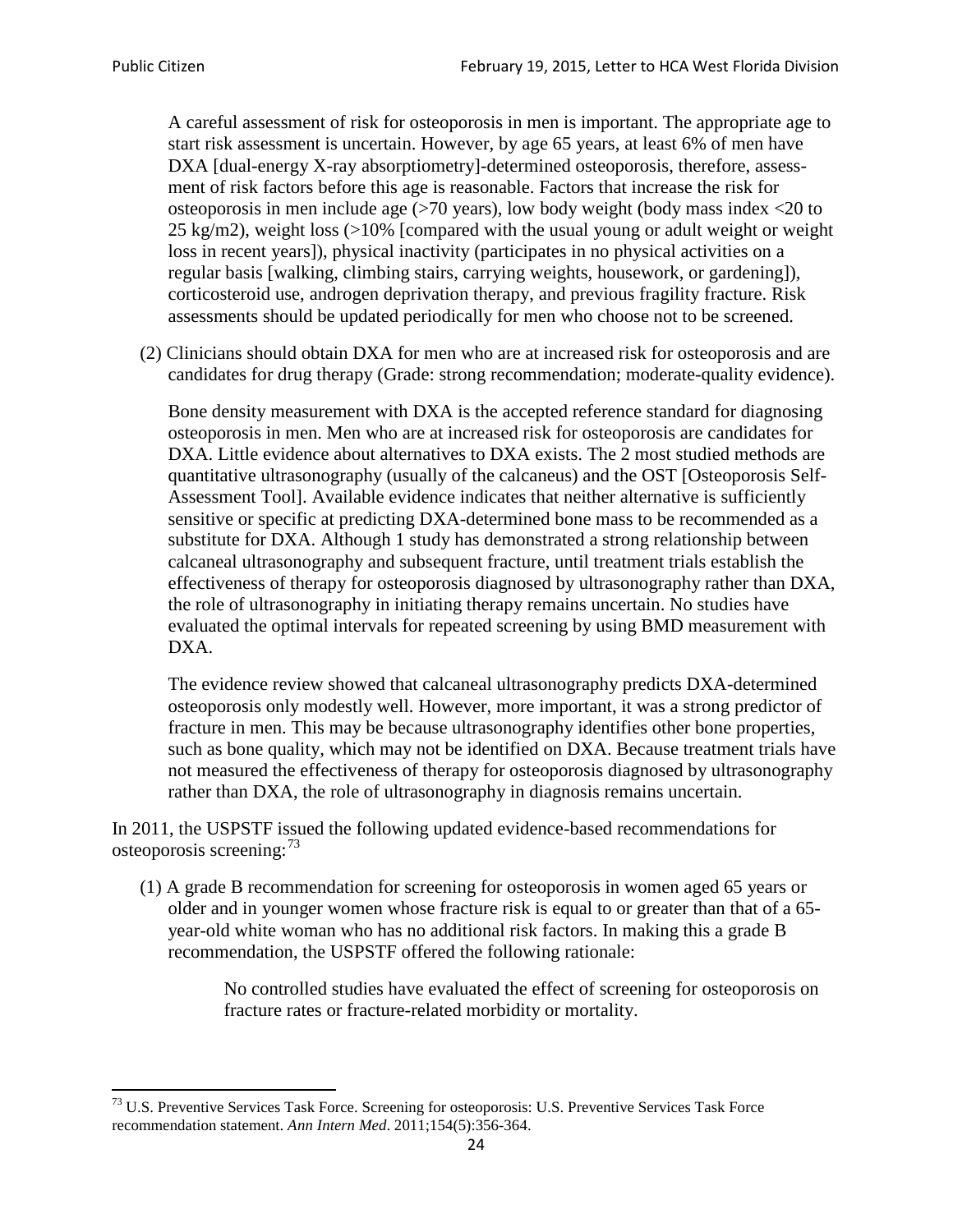In postmenopausal women who have no previous osteoporotic fractures, the USPSTF found convincing evidence that drug therapies reduce the risk for fractures. In women aged 65 years or older and in younger women whose fracture risk is equal to or greater than that of a 65-year-old white woman who has no additional risk factors, the USPSTF judged that the benefit of treating screeningdetected osteoporosis is at least moderate.

(2) An I statement concluding that the current evidence is insufficient to assess the balance of benefits and harms of screening for osteoporosis in men.

> Because of the lack of relevant studies, the USPSTF found inadequate evidence that drug therapies reduce the risk for fractures in men who have no previous osteoporotic fractures. The USPSTF identified the absence of randomized trials of primary fracture prevention in men who have osteoporosis as a critical gap in the evidence.

The USPSTF concludes that for men, evidence of the benefits of screening for osteoporosis is lacking and the balance of benefits and harms cannot be determined.

In discussing how often women should be screened for osteoporosis, the USPSTF noted the following: $74$ 

The potential value of rescreening women whose initial screening test did not detect osteoporosis is to improve fracture risk prediction. Evidence is lacking about optimal intervals for repeated screening and whether repeated screening is necessary in a woman with normal BMD. Because of limitations in the precision of testing, a minimum of 2 years may be needed to reliably measure a change in BMD; however, longer intervals may be necessary to improve fracture risk prediction. A prospective study of 4124 women aged 65 years or older found that neither repeated BMD measurement nor the change in BMD after 8 years was more predictive of subsequent fracture risk than the original measurement.

In 2012, the American College of Obstetricians and Gynecologists (ACOG) issued the following updated evidence-based recommendations on screening women for osteoporosis:<sup>[75](#page-24-1)</sup>

Bone density screening for women should begin at age 65 years. DXA absorptiometry screening can be used selectively for women younger than 65 years if they are postmenopausal and have other significant risk factors for osteoporosis or fracture.

Regarding how often women should be screened for osteoporosis, the ACOG recommended the following: $^{76}$  $^{76}$  $^{76}$ 

(1) In the absence of new risk factors, DXA screening should not be performed more frequently than every 2 years.

<span id="page-24-2"></span><span id="page-24-1"></span><span id="page-24-0"></span><sup>74</sup> *Ibid.* <sup>75</sup> American College of Obstetricians and Gynecologists. Osteoporosis. September 17, 2012. [http://www.guideline.gov/content.aspx?id=38413#Section420.](http://www.guideline.gov/content.aspx?id=38413#Section420) Accessed January 7, 2015.<br><sup>76</sup> *Ibid.*